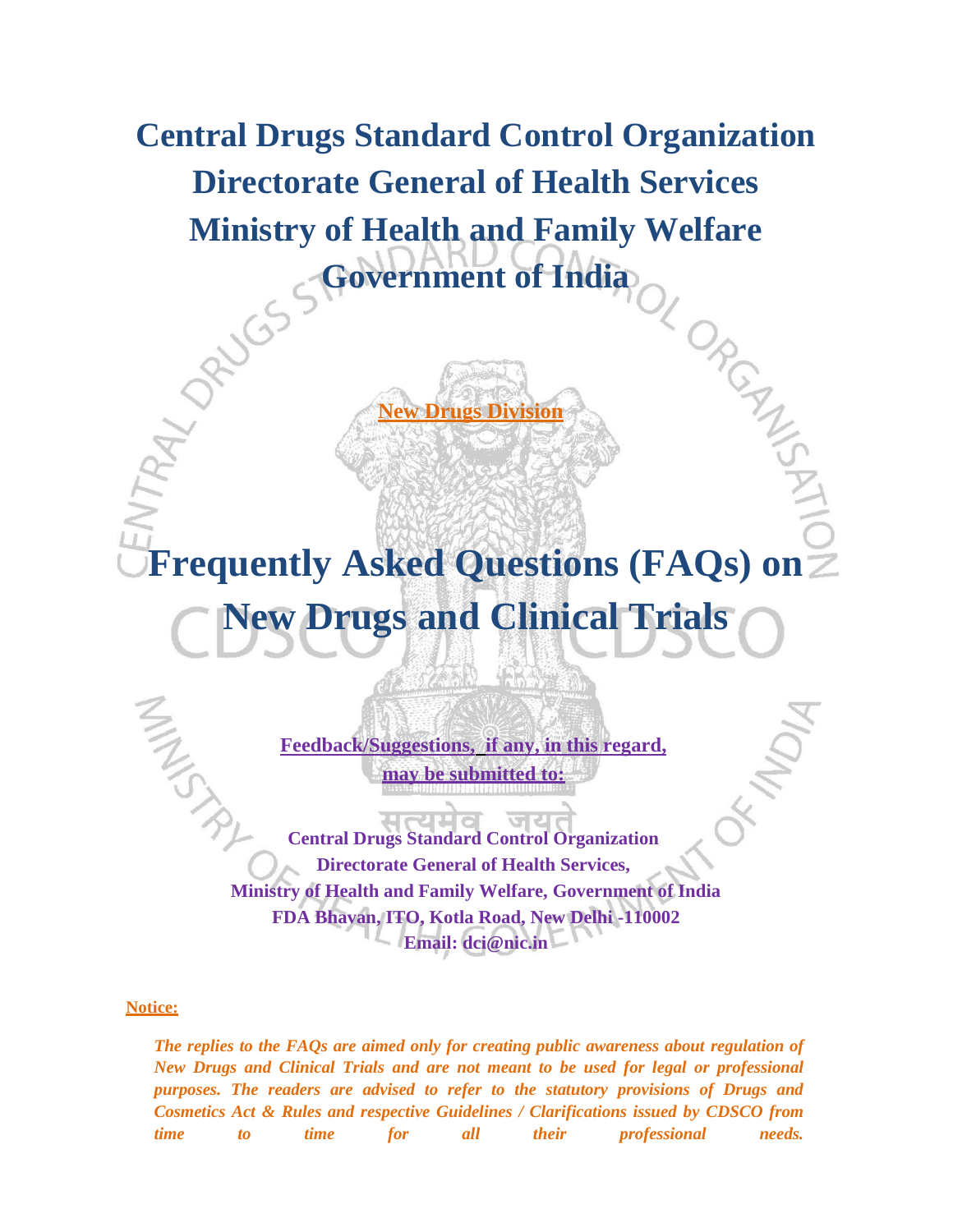# **1. Whether the New Drugs and Clinical Trial Rules, 2019 (NDs & CTs Rules, 2019) is applicable only for New Drugs and Investigational New drugs for human use?**

Yes. Regulation for New drugs for veterinary use will continue to be as per Part XA of the Drugs and Cosmetics Rules, 1945.

# **2. What is a "new drug"?**

A new drug means;

- i. a drug, including active pharmaceutical ingredient or phytopharmaceutical drug, which has not been used in the country to any significant extent has not been approved as safe and efficacious by Central Licencing Authority (CLA) i.e. DCG(I) with respect to its claims; or
- ii. a drug approved by the CLA for certain claims and proposed to be marketed with modified or new claims including indication, route of administration, dosage and dosage form; or
- iii. a fixed dose combination of two or more drugs, approved by CLA separately for certain claims and proposed to be combined for the first time in a fixed ratio, or where the ratio of ingredients in an approved combination is proposed to be changed with certain claims including indication, route of administration, dosage and dosage form; or
- iv. a modified or sustained release form of a drug or novel drug delivery system of any drug approved by the Central Licencing Authority; or
- v. a vaccine, r-DNA derived product, living modified organism, monoclonal antibody, stem cell derived product, gene therapeutic product or xenografts, intended to be used as drug;

## **3. What is an "investigational new drug ( IND)"**

An "investigational new drug (IND)" means a new chemical or biological entity or substance that has not been approved for marketing as a drug in any country.

# **4. What is a "subsequent new drug"?**

A subsequent new drug means a drug approved by the Central Licencing Authority for certain claims and proposed to be marketed with modified or new claims including indication, route of administration, dosage and dosage form. A subsequent new drug also includes a new drug already approved in the country.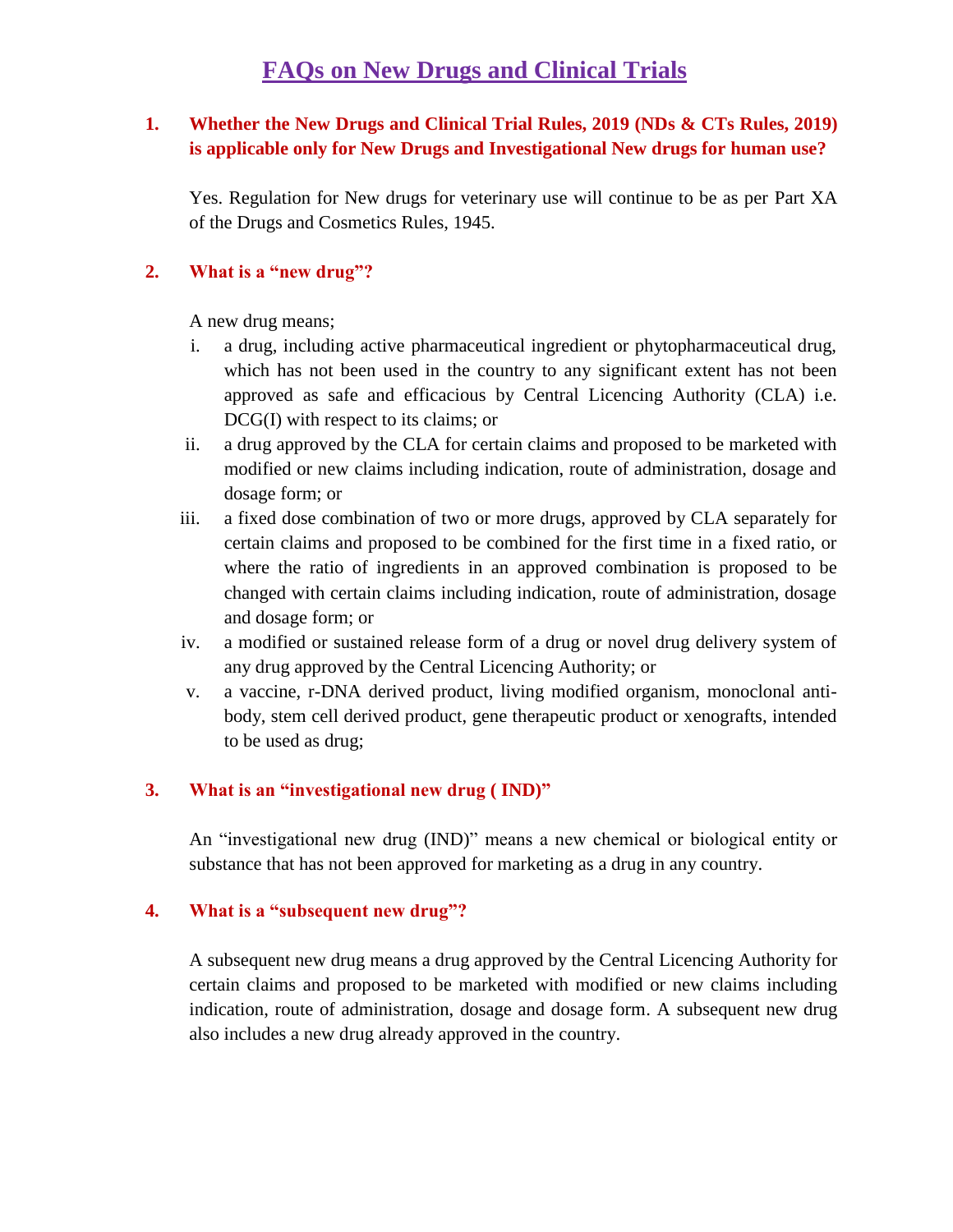# **5. Whether modified/sustained/prolonged/controlled release, etc and NDDS of an approved drug are considered as new drug forever and it requires permission from the CLA prior to obtaining manufacturing license from the State Licencing Authority (SLA)?**

Yes. As per clause (w) of rule 2 of the New Drugs and Clinical Trials Rules, 2019 modified/sustained/prolonged/controlled release, etc and NDDS of an approved drug are always considered as new drug and hence, require prior permission from CLA before obtaining the manufacturing license from the SLA for such products.

## **6. What is a "similar biologic"?**

A "similar biologic" means a biological product which is similar in terms of quality, safety and efficacy to reference biological product licensed or approved in India, or any innovator product approved in International Council of Harmonization (ICH) member countries.

#### 7. **How long a new drug is considered to be a new drug?**

A new drug which is a modified or sustained release form of a drug or Novel Drug Delivery System (NDDS) of any drug approved by the Central Licencing Authority; or a vaccine, recombinant Deoxyribonucleic Acid (r-DNA) derived product, living modified organism, monoclonal anti-body, stem cell derived product, gene therapeutic product or xenografts, intended to be used as drug shall continue to be a new drug forever. However, new drugs covered other than above categories shall be considered as a new drug for a period of 4 years of their approval by the CLA.

## **8. What is an "orphan drugs"?**

An "orphan drug" means a drug intended to treat a condition which affects not more than 5 lakh persons in India.

## **9. What is "clinical trial"?**

A "clinical trial" in relation to a new drug or investigational new drug means any systematic study of such new drug or investigational new drug in human subjects to generate data for discovering or verifying its,

- (i) clinical or;
- (ii) pharmacological including pharmacodynamics, pharmacokineticsor;
- (iii) adverse effects,

with the objective of determining the safety, efficacy or tolerance of such new drug or investigational new drug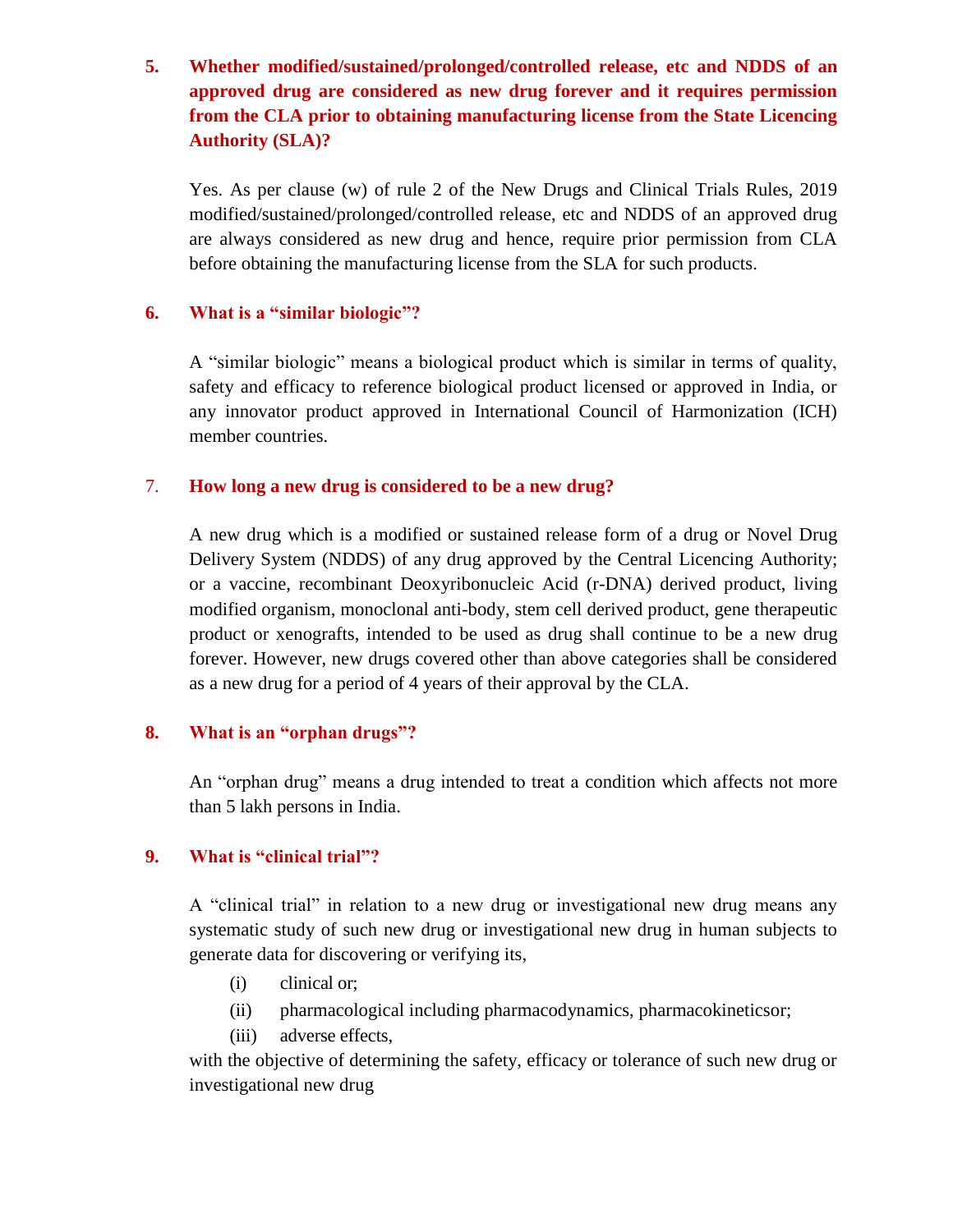#### **10. What is an "academic clinical trial"?**

An "academic clinical trial" means a clinical trial of a drug already approved for a certain claim and initiated by any investigator, academic or research institution for a new indication or new route of administration or new dose or new dosage form, where the results of such a trial are intended to be used only for academic or research purposes and not for seeking approval of the Central Licencing Authority or regulatory authority of any country for marketing or commercial purpose.

## **11. Whether permission is required from the DCG (I) for conduct of an academic clinical trial?**

No permission for conducting an academic clinical trial shall be required for any drug from the CLA where, **―**

- (i) the clinical trial in respect of the permitted drug formulation is intended solely for academic research purposes for a new indication or new route of administration or new dose or new dosage form; and
- (ii) the clinical trial referred to in clause (i) has been initiated after prior approval by the Ethics Committee for clinical trial; and
- (iii) the observations generated from such clinical trial are not required to be submitted to the Central Licencing Authority; and

(iv) the observations of such clinical trial are not used for promotional purposes.

However, in the event of a possible overlap between the academic clinical trial and clinical trial or a doubt on the nature of study, the Ethics Committee concerned shall inform the DCG (I) in writing indicating its views within thirty working days from the receipt of application to that effect.

## **12. Whether compensation, medical management in case of injury or death of trial subjects is applicable in case of academic clinical trial?**

The academic clinical trial shall be required to be conducted in accordance with the approved clinical trial protocol, ethical principles specified in National Ethical Guidelines for Biomedical and Health Research Involving Human Participants, notified by the ICMR with a view to ensuring protection of rights, safety and wellbeing of trial subject during conduct of such clinical trial. Therefore, ethical principles including compensation, medical management in case of injury or death etc. as prescribed in National Ethical Guidelines for Biomedical and Health Research Involving Human Participants, notified by the ICMR are applicable for academic clinical trials.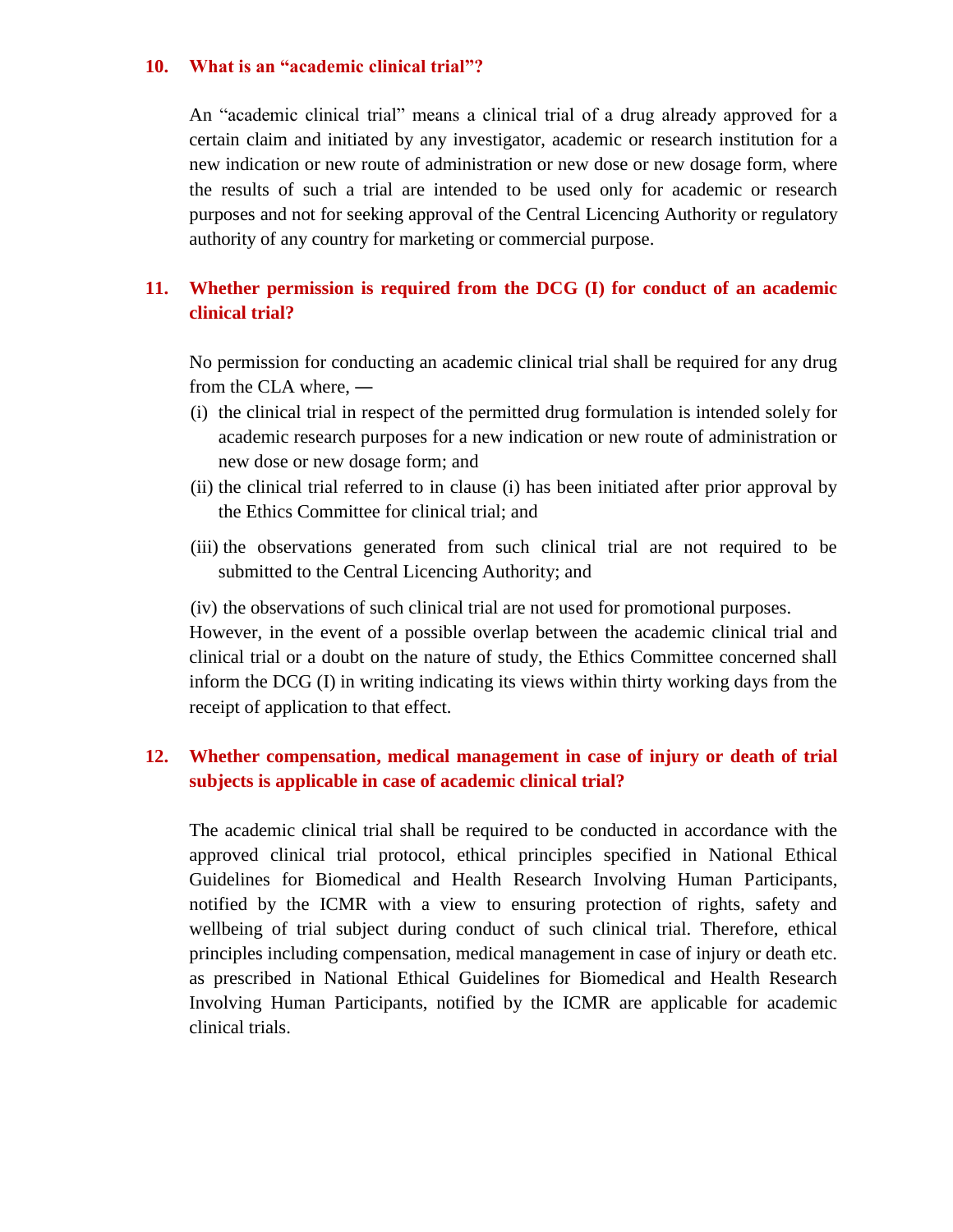## **13. Who can apply for grant of permission to conduct clinical trial or BA/BE study of new drugs in human subjects?**

Any person or institution or organisation having permanent establishment in India who intends to conduct clinical trial or BA/BE study of a new drug or an investigational new drug can submit application for clinical trial or BA/BE study.

## **14. How can an application for grant of permission to conduct clinical trial of new drug or investigational new drug be made?**

An application for grant of permission to conduct clinical trial of new drug or investigational new drug shall be made in Form CT-04.

The application should be accompanied by the necessary documents as specified under Second Schedule along with the fees as specified under Sixth Schedule of the NDs & CTs Rules, 2019.

# **15. Whether permission is required from the CLA for conduct of clinical trial in India?**

Yes. Any sponsor or investigator intended to initiate a clinical trial for new drug or investigational new drug shall obtain permission from CLA in Form CT-06. The applicant shall submit application in Form CT-04 along with all other necessary documents specified under Second Schedule and fees as specified under Sixth Schedule of CT Rules 2019. However, no fee is required for such application from a person from an institution or organization funded or owned, wholly or partially by the Central Government or by a State Government.

# **16. Whether Phase-I (first-in-human) study of a new drug discovered or developed outside India can be permitted to be conducted in India?**

No. For new drug substances discovered or developed in countries other than India, Phase I data should be submitted along with the application. After submission of Phase I data generated outside India to the Central Licensing Authority, permission may be granted to repeat Phase I trials or to conduct Phase II trials and subsequently Phase III trial concurrently with other global trials for that drug.

# **17. Under what circumstances relaxation, abbreviations, omission or deferment of non- clinical and clinical data may be considered for approval of Clinical Trial and New Drug?**

The requirement of non-clinical and clinical data may be relaxed, abbreviated, omitted or deferred under life threatening or serious disease conditions or rare diseases and for drugs intended to be used in the diseases of special relevance to Indian scenario or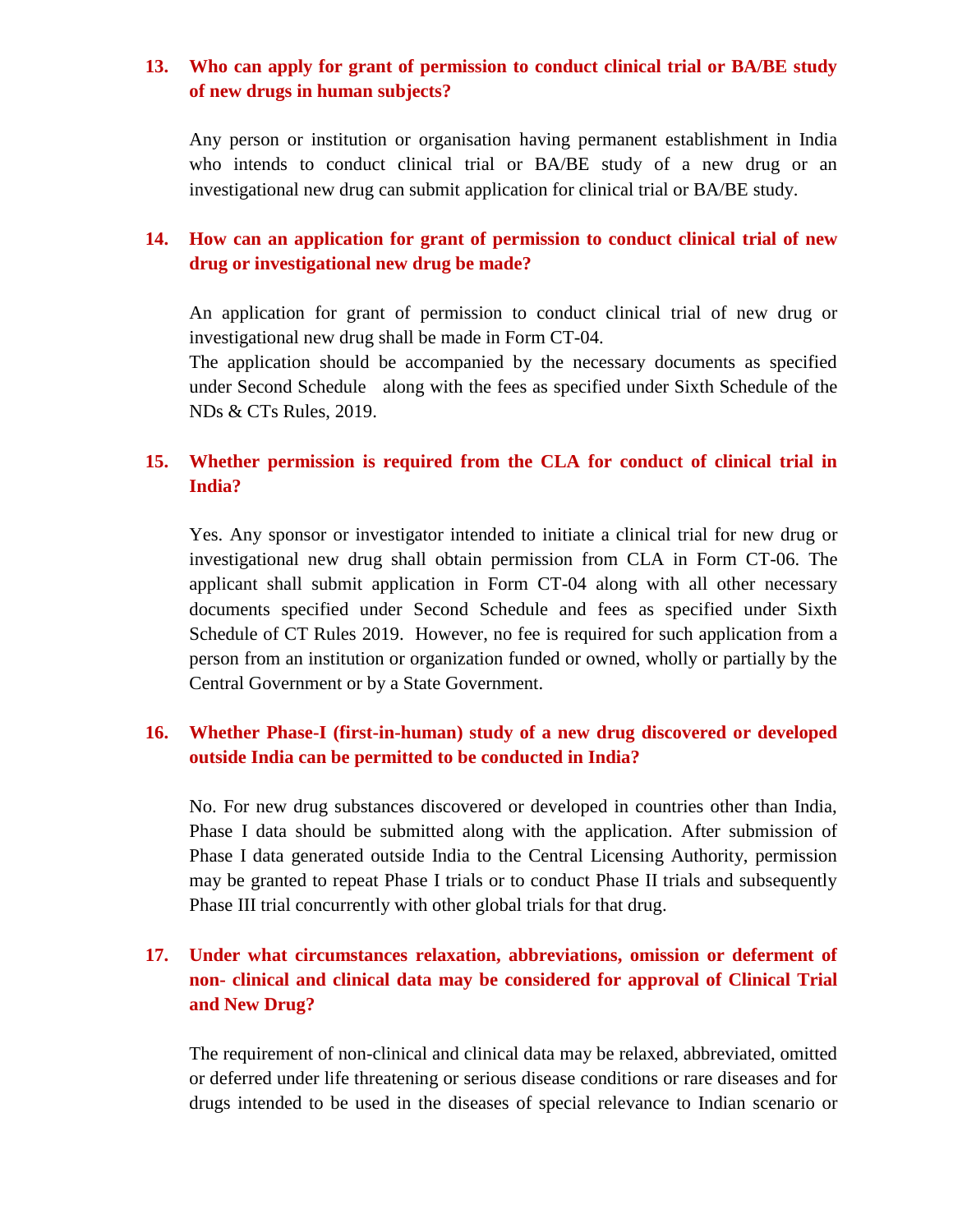unmet medical need in India, disaster or special defence use e.g. haemostatic and quick wound healing, enhancing oxygen carrying capacity, radiation safety, drugs for combating chemical, nuclear, biological infliction etc. However, such relaxation, abbreviations, omission or deferment of data will be evaluated on case-by-case basis depending on the nature of the new drugs, proposed indication, etc.

# 18. **What are the timelines for disposal of application for conduct of clinical trial and BA/BE study of new drugs?**

In general, the timeline for disposal of an application for conduct of clinical trial and BA / BE study is 90 working days from the date of receipt of application. However, if the drug is discovered in India or research and development of the drug are being done in India and also the drug is proposed to be manufactured and marketed in India then the timeline for disposal of an application for conduct of such clinical study is 30 working days from the date of receipt of application. In such case, if no response is issued by the CDSCO within 30 working days, the clinical trial will be considered to be deemed approved.

# **19. What is the timeline for disposal of an application for clinical trial which is a part of discovery, research and manufacture of a new drug in India?**

The application submitted to CLA for grant of permission to conduct clinical trial of a new drug discovered in India or research and development of the drug are being done in India and also the drug is proposed to be manufactured and marketed in India, such application shall be disposed by way of grant of permission or rejection or processed by way of communication to rectify any deficiency of the application, as the case may be, as specified in rule 22, by the CLA within a period of 30 working days from the date of the receipt of the application. If no communication has been received from the CLA to the applicant within the said period, the permission to conduct clinical trial shall be deemed to have been granted.

# **20. When an application for clinical trial can be considered as a part of discovery, research and manufacture of new drug in India for applicability of 30 working days timeline for disposal of the application?**

In this regard, it may be considered that discovery and research and development of the drug mentioned under this provision primarily mean discovery/innovation, research and development of new biological or chemical entity. However, it may also include discovery/innovation, research and development of novel drug delivery system of new drugs with significant improvement in terms of safety, efficacy of the delivery system over the conventional form.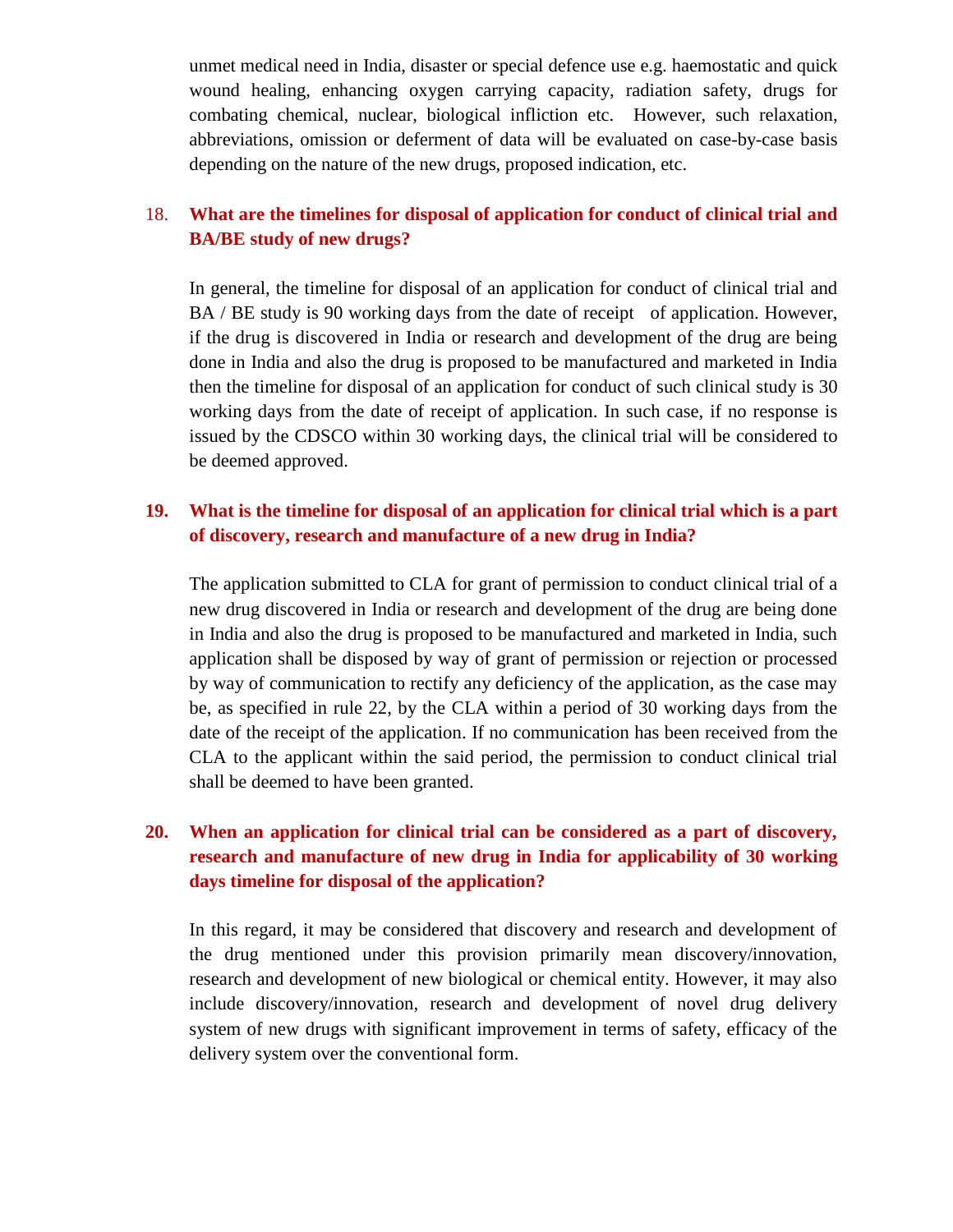# **21. Whether CDSCO can review clinical trial which has been considered deemed approved under the Form CT-4A and take legal action if found non-compliant to regulatory provisions?**

Yes. CDSCO can review such clinical trial any time even after the timeline of 30 working days and in case of non compliance with any provision of the Act and the Rules, the CDSCO, after giving an opportunity to show cause and after affording an opportunity of being heard, by an order in writing, take one or more of the following actions, namely:**―**

- (i) issue warning in writing describing the deficiency or defect observed , which may affect adversely the right, or well- being of a trial subject or the validity of clinical trial conducted;
- (ii) reject the results of clinical trial;
- (iii) suspend for such period as considered appropriate or cancel the permission granted.
- (iv) debar the investigator or the sponsor including his representatives to conduct any clinical trial in future for such period as considered appropriate by the Central Licencing Authority.

## 22. **Can I initiate a clinical trial straightway after deemed approval?**

No. The information to initiate clinical trial of new drug or investigational new drug shall be made required to be submitted to CDSCO in Form CT-04A duly filled and signed before initiation of the clinical trial. As per the requirement, any sponsor or investigator shall before initiating the clinical trial is required to inform the CDSCO in Form CT-4A. On the basis of the said information the CDSCO shall take on record the Form CT-4A which shall become part of the official record and shall be called automatic approval of the CLA.

## **23. Whether registration of clinical trial in ICMR-CTRI is mandatory?**

Yes. Before enrollment of first participant in any clinical trial, registration in CTRI is mandatory.

# **24. Whether global clinical trial (GCT) is also required to be registered in ICMR-CTRI?**

Yes, in case of multi-country trial or GCT, where India is a participating country, which have already been registered in an international registry, are also required to be registered in the CTRI. In the CTRI, details of Indian investigators, trial sites, Indian target sample size and date of enrollment are captured. After a trial is registered, applicants are expected to regularly update the trial status or other aspects in this regard.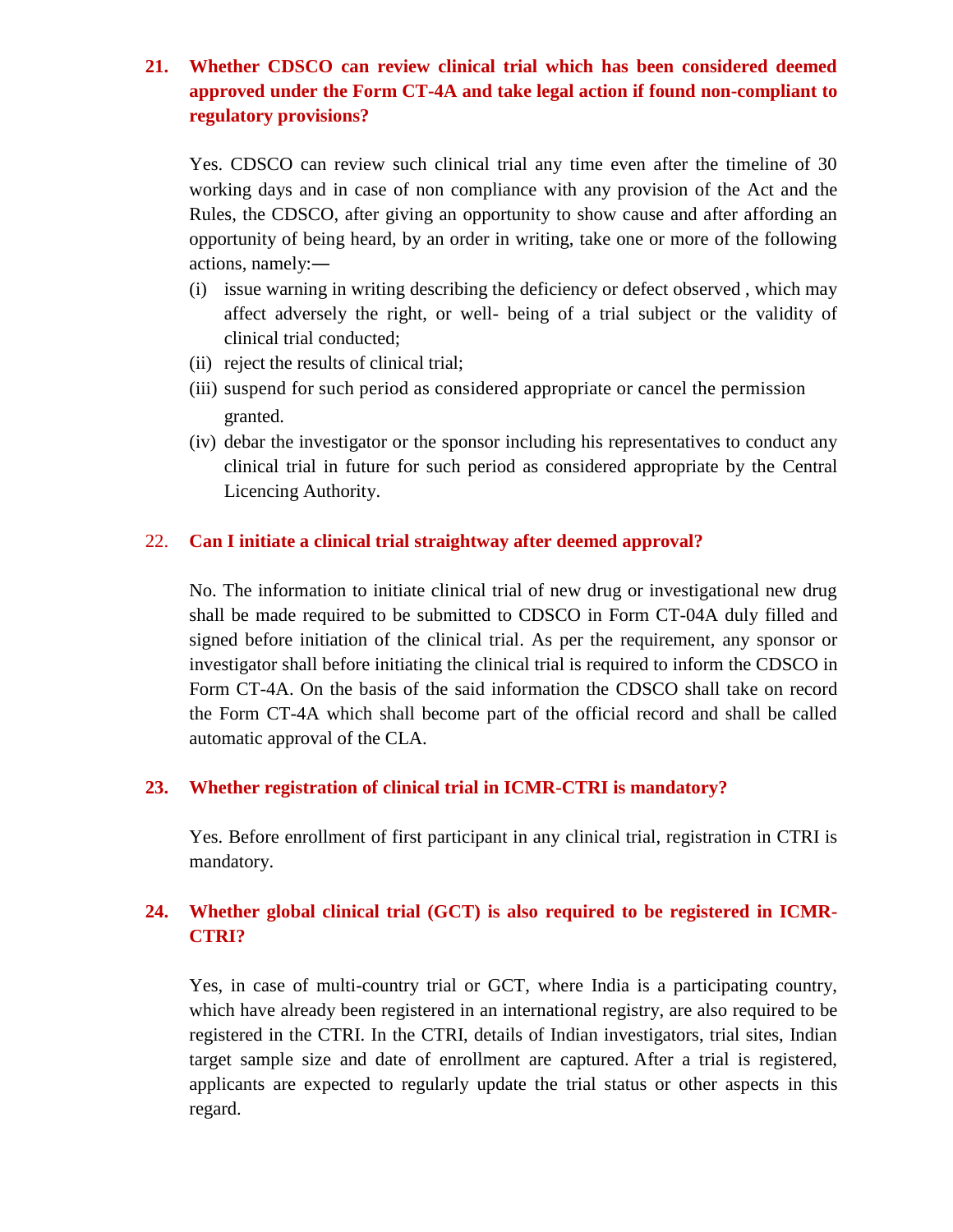#### **25. What is the validity of clinical trial permission to initiate a clinical trial?**

The permission to initiate clinical trial granted in Form CT-06 or automatic approval in Form CT 4A shall remain valid for a period of 2 years from the date of its issue, unless extended by the CLA.

#### **26. What is an Interventional study?**

A type of clinical study in which participants are assigned to groups that receive one or more intervention/treatment so that researchers can evaluate the effects of the interventions on biomedical or health-related outcomes. The assignments are determined by the study protocol. Participants may receive diagnostic, therapeutic, or other types of interventions.

#### **27. What is a non-interventional / observational study?**

A non-interventional / observational study means a study in which the investigator does not assign the participants to any specific interventions/treatment.

## **28. Whether systematic clinical study of a drug (not covered under the definition of new drug) in human beings requires permission from the CLA?**

No clinical trial of new drugs shall be conducted without prior approval of CLA and new drug is defined under clause (w) of rule 2 of New Drugs and Clinical Trials Rules, 2019. A new drug is approved in respect of its composition, dosage form, indication, use, patient population etc. A new drug is approved for marketing to be used for treatment of disease in patients or in certain cases in healthy persons for prophylactic use such as vaccine. Therefore, in case the drug is truly not a new drug, in respect of composition, dosage form, indication, use, patient population etc. no permission from CLA may be required for conduct of such study of such drug in human beings. However, if such study is covered under category of observational study or non-interventional study, the same will be regulated as per the Fifth Schedule of the New Drugs and Clinical Trials Rules, 2019. Study of such drug in human beings if covered under the definition of Biomedical and Health Research, the same will be regulated as per the regulatory provisions prescribed under Chapter IV of the New Drugs and Clinical Trials Rules 2019 (to be effective after 180 days from 19-03- 2019) shall be applicable.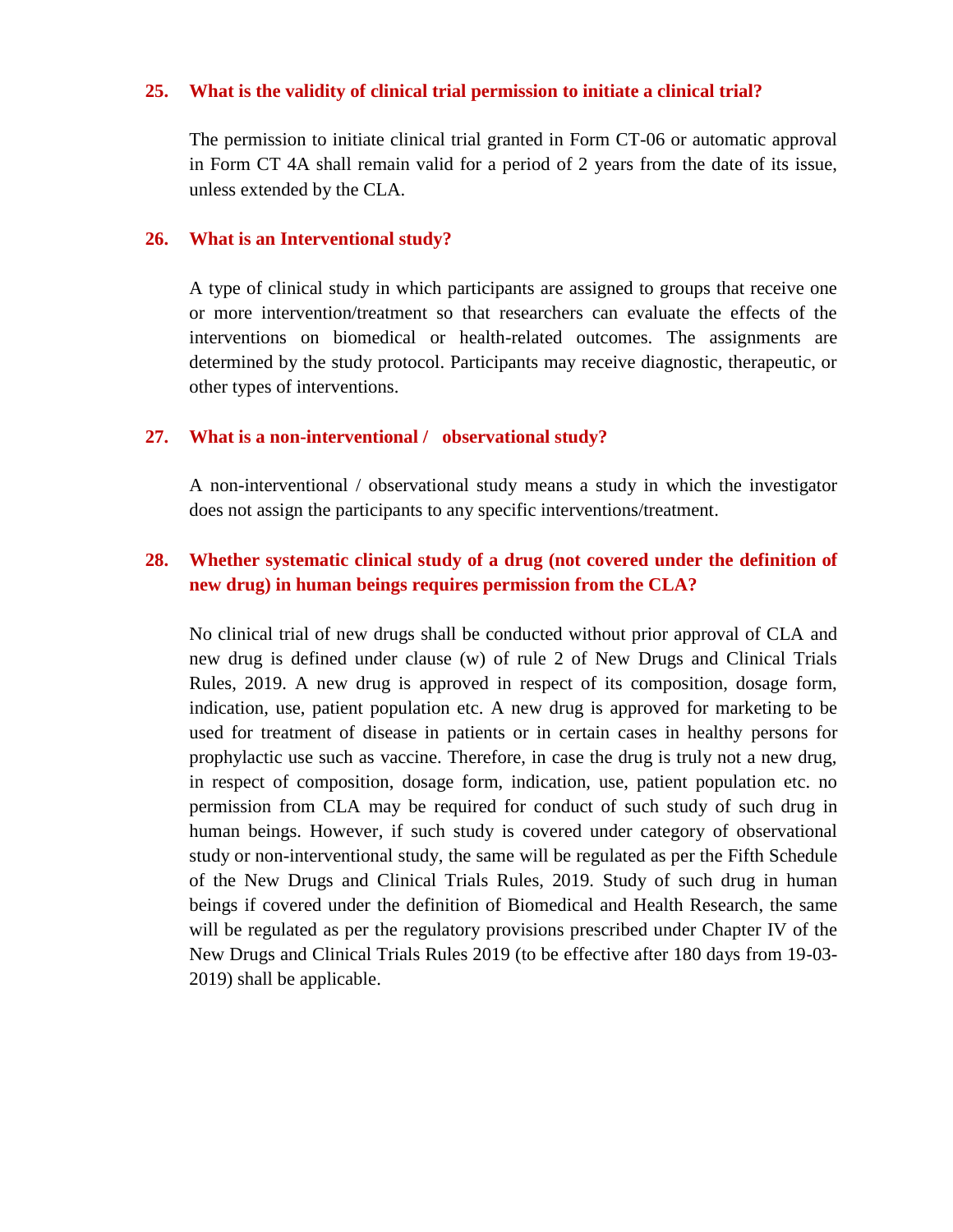# **29. What is regulatory control on observational/non-interventional study/clinical study of a drug which is not a new drug?**

In case of observational/non-interventional study/clinical study of a drug which is not a new drug, no approval from the CLA is required. However, for confirmation that the study protocol is truly a protocol for an observational/non-interventional study, it is advised that the applicant should submit the protocol to the CLA and wait for its response. Otherwise, after initiation of such study without prior approval of CLA, if it is considered by CLA not to be truly an observational/non-interventional study/clinical study of a drug which is not a new drug, regulatory action as per the provisions of the New Drugs and Clinical Trials Rules, 2019 will be enforced.

## **30. Is any permission required from the CLA to conduct observational and noninterventional study of a new drug?**

Yes. Such studies are conducted with a new drug under approved conditions of its use under a protocol approved by Central Licencing Authority with scientific objective. Inclusion or exclusion of subject are decided as per the recommended use as per prescribing information or approved package insert. In such studies the study drugs are the part of treatment of patient in the wisdom of the prescriber included in the protocol. However, the regulatory provisions and guidelines applicable for clinical trial of a new drug are not applicable in such cases as the drugs are already approved for marketing.

# **31. Whether prior approval of ethics committee is mandatory for submission of application and obtaining permission from CDSCO to conduct a clinical trial?**

No. Submission and approval of clinical trial by Ethics Committee (EC) and CDSCO may go in parallel**.** However, if EC approval is available, the same should be submitted alongwith the application to CDSCO.

#### **32. Whether ethics committee approval is mandatory to initiate a clinical trial?**

Yes. Clinical trial at each site shall be initiated after the approval of the clinical trial protocol and other related documents by the Ethics Committee for that site, registered with the CLA.

#### **33. Is ethics committee approval required for conducting clinical trial at a site?**

Yes. Clinical trial shall be initiated only after approval of the trial protocol and other related documents by the ethics committee for that site, registered under rule 8.In case an Ethics Committee of a trial site rejects the approval of the protocol, the details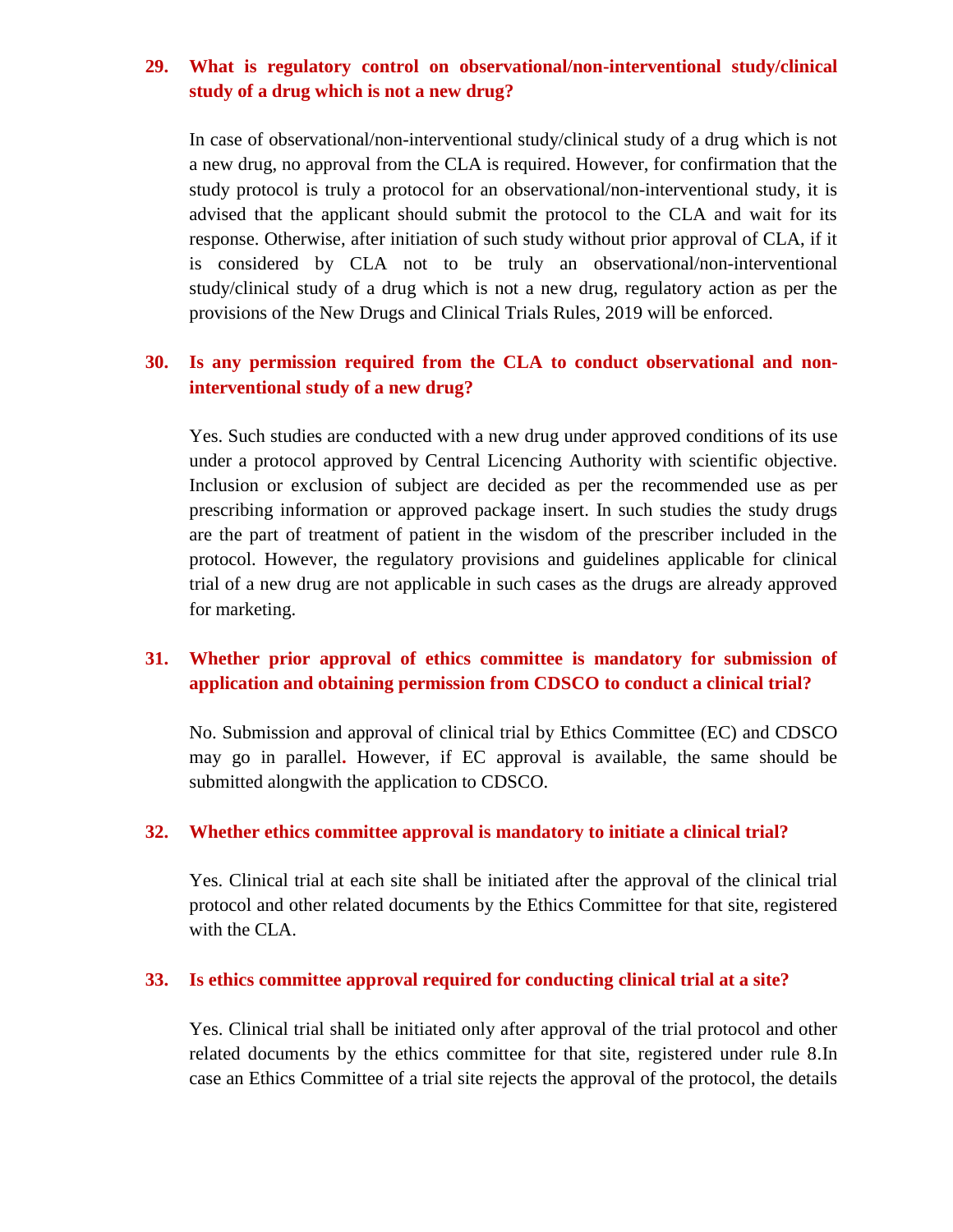of the same should be submitted to the CLA prior to seeking approval of another Ethics Committee for conduct of the trial at the same site.

# **34. In absence of local ethics committee which Ethics committee can approve a clinical trial?**

If a clinical trial site does not have its own ethics committee, clinical trial at that site may be initiated after obtaining approval of the protocol from the ethics committee of another trial site. Provided that the approving ethics committee for clinical trial shall be responsible for the study at the trial site and the same shall be located within the same city or within a radius of 50 kms of the actual clinical trial site.

#### **35. Whether the approval of ethics committee should be intimated to CLA?**

Yes. The approval granted by the ethics committee of each site shall be intimated along with copy of such approval to the CLA within a period of 15 working days of such approval.

#### **36. Whether the enrollment status of trial subject should be informed to CLA?**

Yes. The status of enrolment of the trial subjects shall be intimated to the CLA on quarterly basis or as appropriate as per the duration of treatment in accordance with the approved clinical trial protocol, whichever is earlier.

Further, six monthly status report of each clinical trial, as to whether it is ongoing, completed or terminated, shall be submitted in SUGAM portal.

In case of termination of any clinical trial the detailed reasons for such termination shall be communicated to CLA.

# **37. When a laboratory under clinical trial shall be deemed to be registered with CLA?**

The laboratory owned by any person or a company or any other legal entity and utilized by that person to whom permission for clinical trial has been granted used for research and development, shall be deemed to be registered with the CLA and may be used for test or analysis of any drug for and on behalf of CLA.

## **38. Can a clinical trial be initiated after two years of its approval by CLA?**

No. A CLA approved clinical trials shall be initiated by enrolling the first subject within a period of 2 year from the date of grant of permission, failing which the sponsor or investigator should get prior permission from CLA before initiating the trial. **T**he permission to initiate clinical trial granted in Form CT-06 or automatic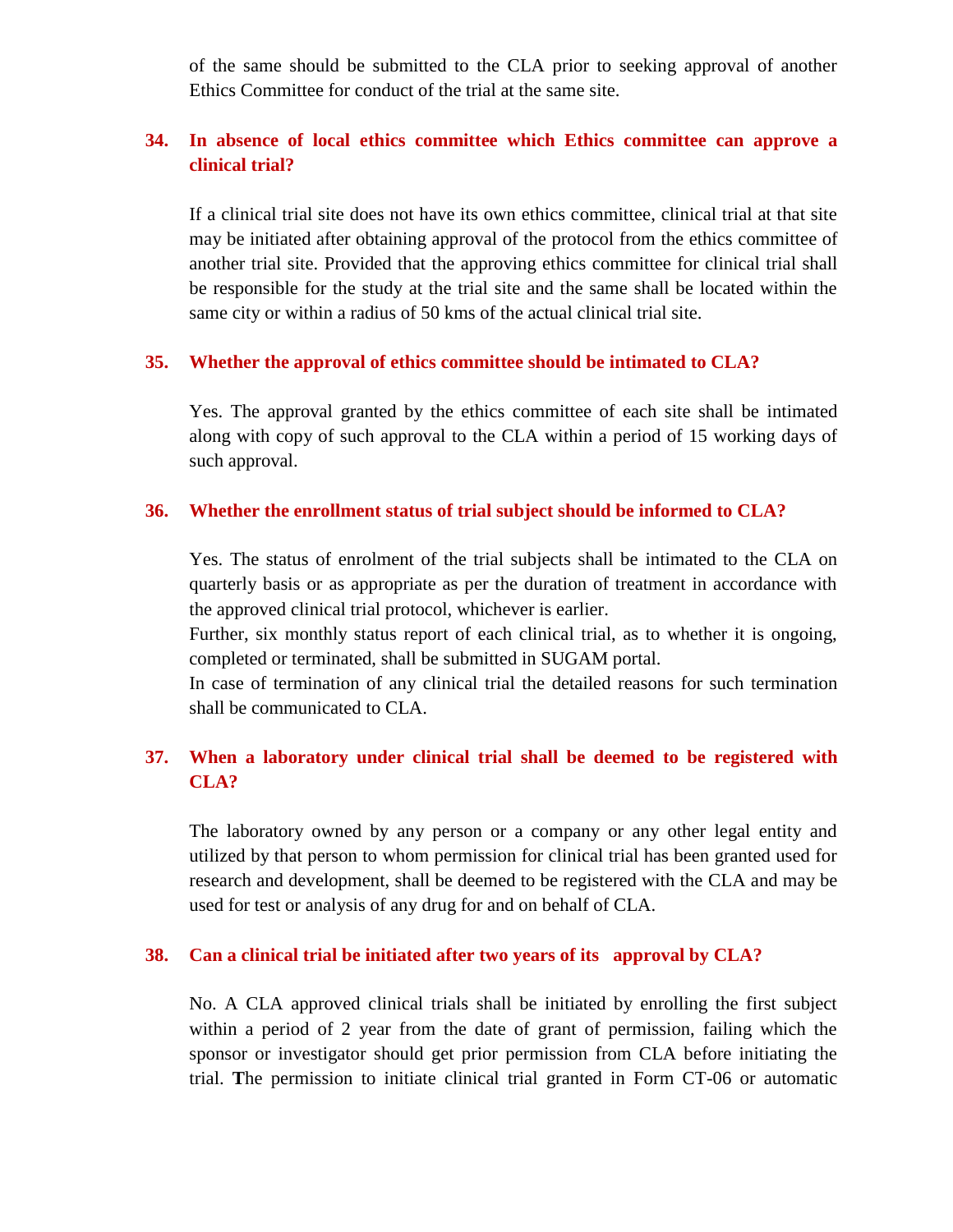approval in Form CT 4A shall remain valid for a period of 2 years from the date of its issue, unless extended by the CLA.

#### **39. What is a post-trial access?**

A "post-trial access" means making a new drug or investigational new drug available to a trial subject after completion of clinical trial through which the said drug has been found beneficial to the trial subject during clinical trial, for such period as considered necessary by the investigator and the ethics committee.

#### **40. What is the procedure for providing post trial access to a clinical trial subject?**

Where any investigator of a clinical trial of investigational new drug or new drug has recommended post-trial access of the said drug after completion of clinical trial to any trial subject and the same has been approved by the Ethics Committee for clinical trial, the post-trial access shall be provided by the sponsor of such clinical trial to the trial subject free of cost, **―**

- (i) if the clinical trial is being conducted for an indication for which no alternative therapy is available and the investigational new drug or new drug has been found to be beneficial to the trial subject by the investigator; and
- (ii) the trial subject or legal heir of such subject, as the case may be, has consented in writing to use post-trial investigational new drug or new drug; and the investigator has certified and the trial subject or his legal heir, as the case may be, has declared in writing that the sponsor shall have no liability for post-trial use of investigational new drug or new drug.

#### **41. How long post trial access of a new drug can be provided to a trial patient?**

This will depend on the recommendation of the Investigator and Ethics Committee, consent from the patient/legal heir and approval from CDSCO.

# **42. What are the regulatory actions that could be taken in case of non-compliance to the regulatory provisions for clinical trial?**

If any person or institution or organization to whom permission has been granted under rule 22 in Form CT-06 or rule 23 in Form CT-4A fails to comply with any provision of the Act and these rules, the CLA may, after giving an opportunity to show cause and after affording an opportunity of being heard, by an order in writing, take one or more of the following actions:

- (i) issue warning in writing describing the deficiency or defect observed during inspection or otherwise, which may affect adversely the right, or well- being of a trial subject or the validity of clinical trial conducted;
- (ii) reject the results of clinical trial;
- (iii)suspend for such period as considered appropriate or cancel the permission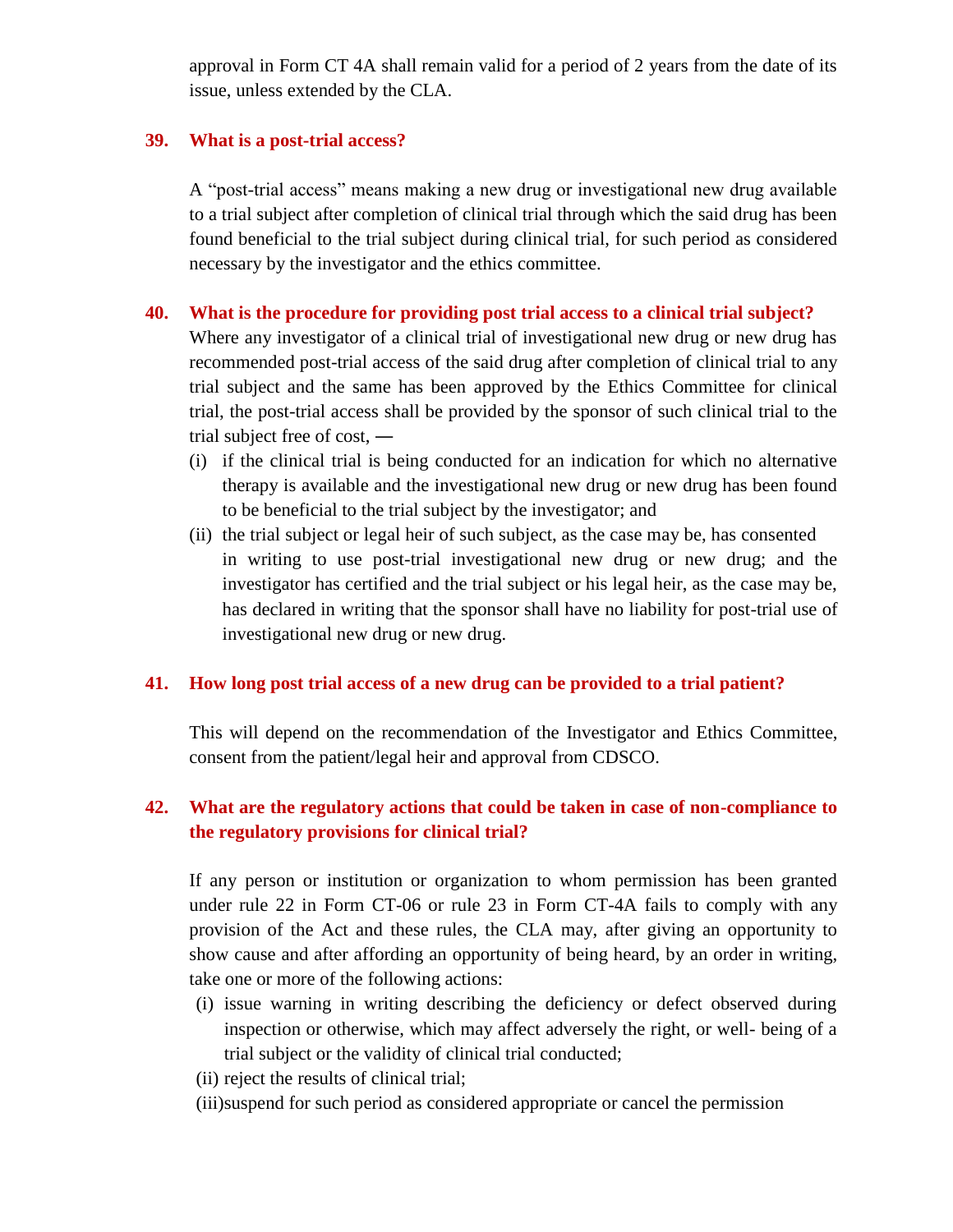granted.

(iv) debar the investigator or the sponsor including his representatives to conduct any clinical trial in future for such period as considered appropriate by the CLA.

#### **43. Where should I make my appeal to revoke suspension of my clinical trial?**

If any person or an institution or an organization to whom permission has been granted under rule 22 in Form CT-06 or rule 23 in Form CT-4A or the sponsor is aggrieved by the order of suspension of clinical trial by the CLA, the person or the institution or the organization may, within a period of 60 working days of the receipt of the order, make an appeal to the Government of India in the Ministry of Health and Family Welfare, Nirman Bhawan, New Delhi.

#### **44. What is a bioavailability and bioequivalence (BA/BE) study?**

- (i) "bioavailability study" means a study to assess the rate and extent to which the drug is absorbed from a pharmaceutical formulation and becomes available in the systemic circulation or availability of the drug at the site of action;
- (ii) "bioequivalence study" means a study to establish the absence of a statistically significant difference in the rate and extent of absorption of an active ingredient from a pharmaceutical formulation in comparison to the reference formulation having the same active ingredient when administered in the same molar dose under similar conditions;

# **45. Whether permission from CLA is required to conduct BA/BE study of new drug and investigational new drug in human subjects?**

Yes. Any person or institution or organization who intends to conduct BA/BE study of a new drug or an investigational new drug in human subjects shall obtain permission for conducting the BA/BE study from the CLA by making an application in Form CT-05. However, no permission from CLA is required for conduct of any BA/BE study in animals.

# **46. What are the necessary documents to be submitted for grant of permission to conduct BA/BE study in human subjects?**

For grant of permission to conduct BA/BE study of any new drug or investigational new drug the application shall be accompanied by a fee as specified in Sixth Schedule and such other information and documents as specified in the Table 2 of the Fourth Schedule of the rules.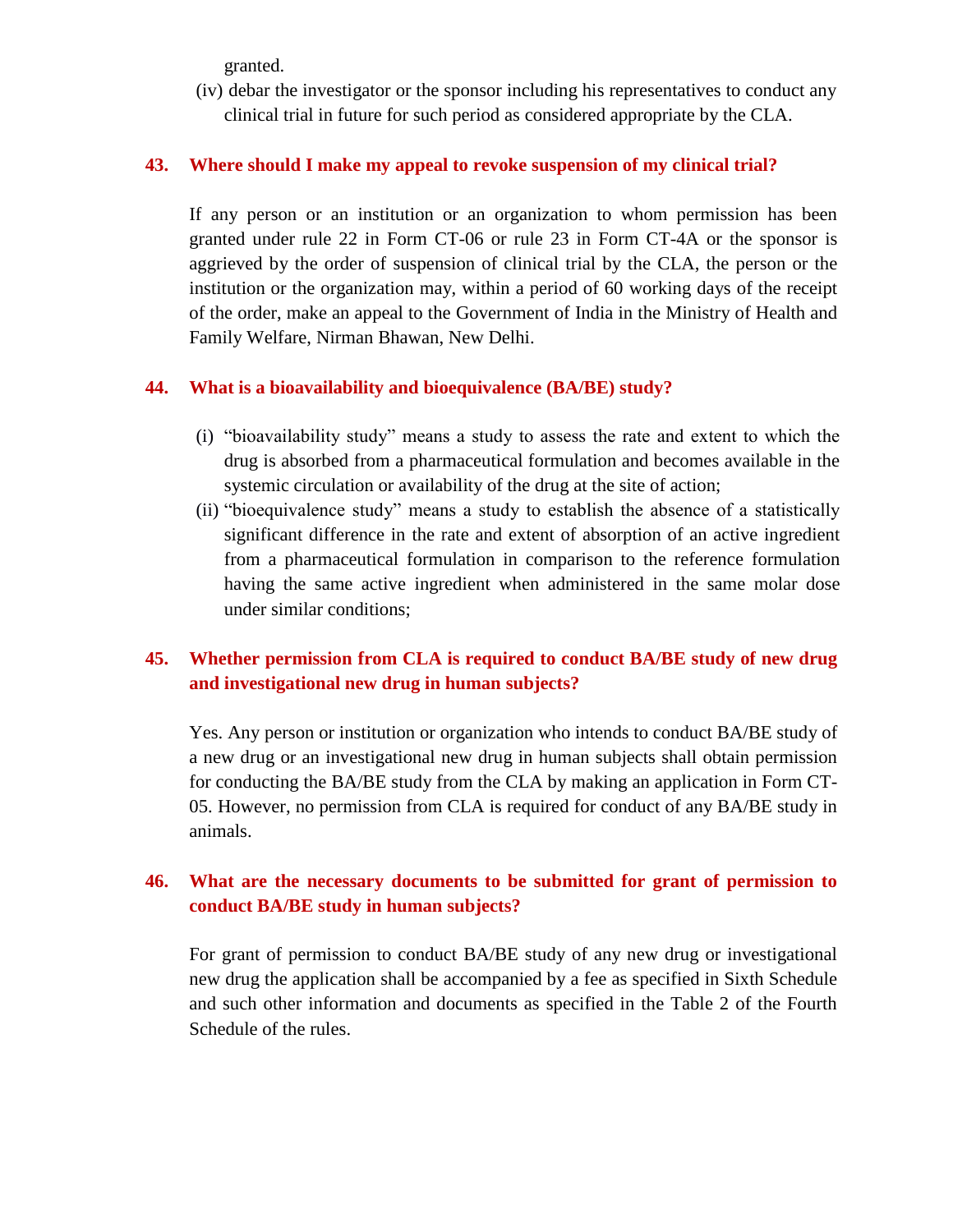# **47. Is permission required to conduct a BA/BE study of a drug (not covered under the definition of new drug) in human subjects?**

A new drug is approved in respect of its composition, dosage form, indication, use, patient population etc. A new drug is approved for marketing to be used for treatment of disease in patients or in certain cases in healthy persons for prophylactic use such as vaccine. Therefore, in case the drug is truly not a new drug, in respect of composition, dosage form, indication, use, patient population etc. no permission from CLA may be required for conduct of BA/BE study of such drug. However, such study will be covered under the definition of Biomedical and Health Research on Human Participants and the regulatory provisions prescribed under Chapter IV of the New Drugs and Clinical Trials Rules 2019 (to be effective after 180 days from 19-03-2019) shall be applicable.

# **48. Is ethics committee approval required for conducting BA/BE study in human subjects?**

Yes. Such BA/BE study shall be initiated only after approval of the BA/BE study protocol and other related documents by the ethics committee for that site, registered under rule 8.

- (i) in case an Ethics Committee of a BA/BE study centre rejects the approval of the protocol, the details of the same should be submitted to the CLA prior to seeking approval of another Ethics Committee for conduct of the BA/BE study at the same centre.
- (ii) the approval granted by the registered Ethics Committee shall be intimated to CLA within a period of 15 working days of the grant of such approval.

## **49. If a BA/BE center is not having its own ethics committee, how can a BA/ BE study be initiated at that centre?**

If a BA/BE study center does not have its own ethics committee at that site, it may initiate the study after obtaining approval of the protocol from the institutional ethics committee of another institution, or an independent ethics committee constituted as per rule 11. Such ethics committee shall accept the responsibility for the study at the center and shall be located within the same city or within a radius of 50 km of the study center.

# **50. Whether ICMR-CTRI registration is mandatory to initiate a bioavailability and bioequivalence study in human beings?**

At present registration of BA/BE study of investigational new drugs in human beings with the Clinical Trial Registry of India (CTRI) is mandatory before enrolling the first subject for the study.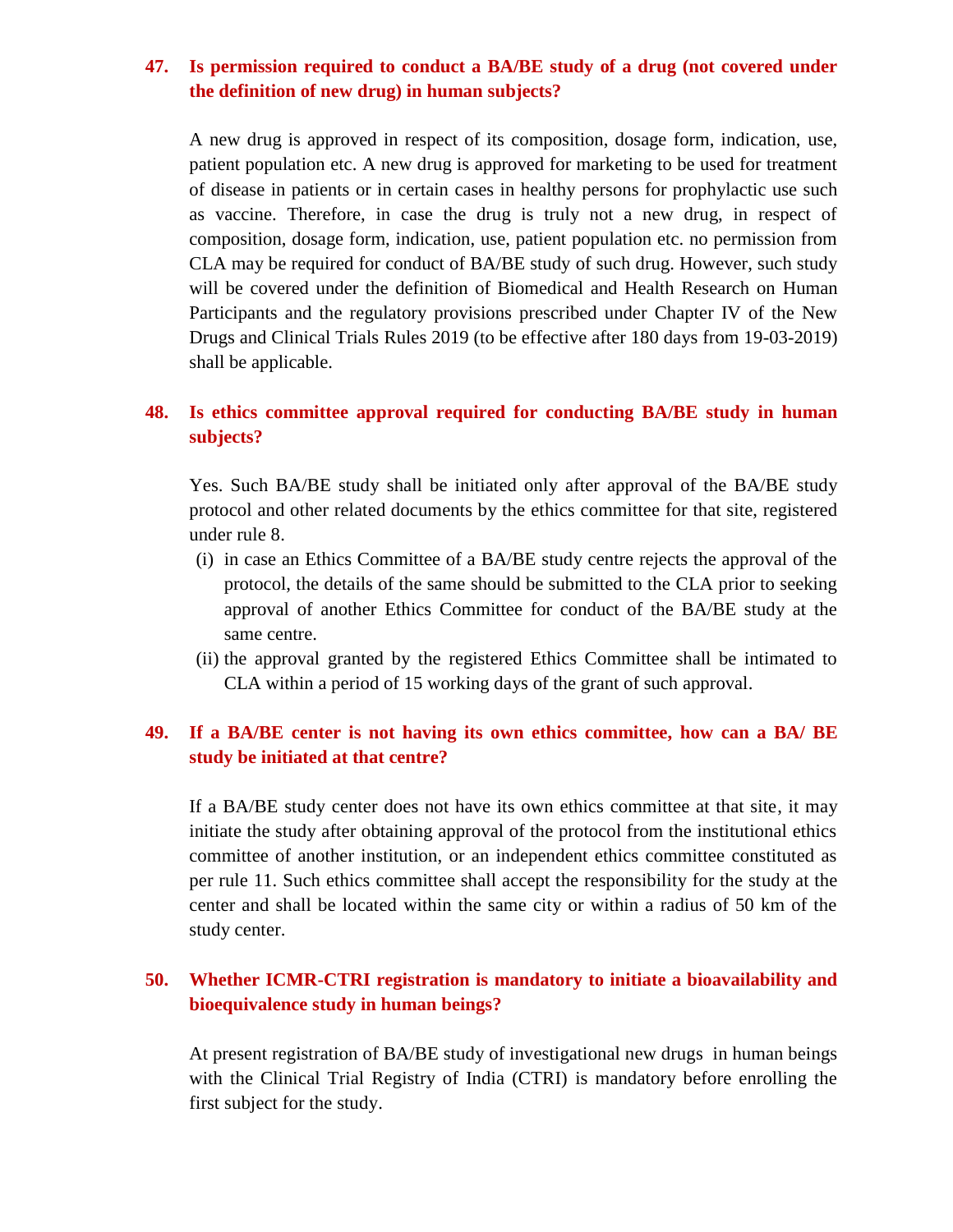#### **51. Is registration of BA/BE study centre with the CLA mandatory?**

Yes. Registration of BA/BE study centers with CLA, that are involved in conduct of BA/BE study of new drugs or investigational drugs in human subjects is mandatory. Such study center shall not conduct any BA/BE study of new drugs or investigational drugs without being registered with CLA.

## **52. How to make an application for registration of a BA/BE study center?**

Any person/sponsor or investigator who intends to conduct BA/BE study in a center should obtain registration from the CLA before initiating any such study. For the purpose of registration, an applicant shall make an application to CLA in Form CT-08 along with the informations and documents as specified in fourth schedule and fees as specified in the sixth schedule.

# **53. What is the timeline for processing of registration for a BA/BE study center with the CLA?**

After evaluating the application in Form CT-08, the CLA may grant registration to the applicant in Form CT-09 within the period of 90 working days from the date of receipt of application. If the registration is denied for some reasons, the applicant may file an appeal within 45 days on receipt of such rejection before the Government in the Ministry of Health and Family Welfare, Nirman Bhavan, New Delhi-110011.

## **54. What is the validity period of registration of BA/BE study centre?**

The registration granted under rule 47 in Form CT-09 shall remain valid for a period of 5 years from the date of its issue, unless suspended or cancelled by the CLA.

## **55. What is the procedure to renew registration of BA/BE study center?**

The BA/BE center shall make an application for renewal of registration in Form CT-08 along with documents as specified in the Fourth Schedule at least 90 days prior to date of expiry of its registration.

#### **56. Is change in ownership of BA/BE study center required to be informed to CLA?**

Yes. If there is any change in constitution or ownership of the bioavailability and bioequivalence study center, the center shall intimate about the change in writing to the CLA within 30 days of such change.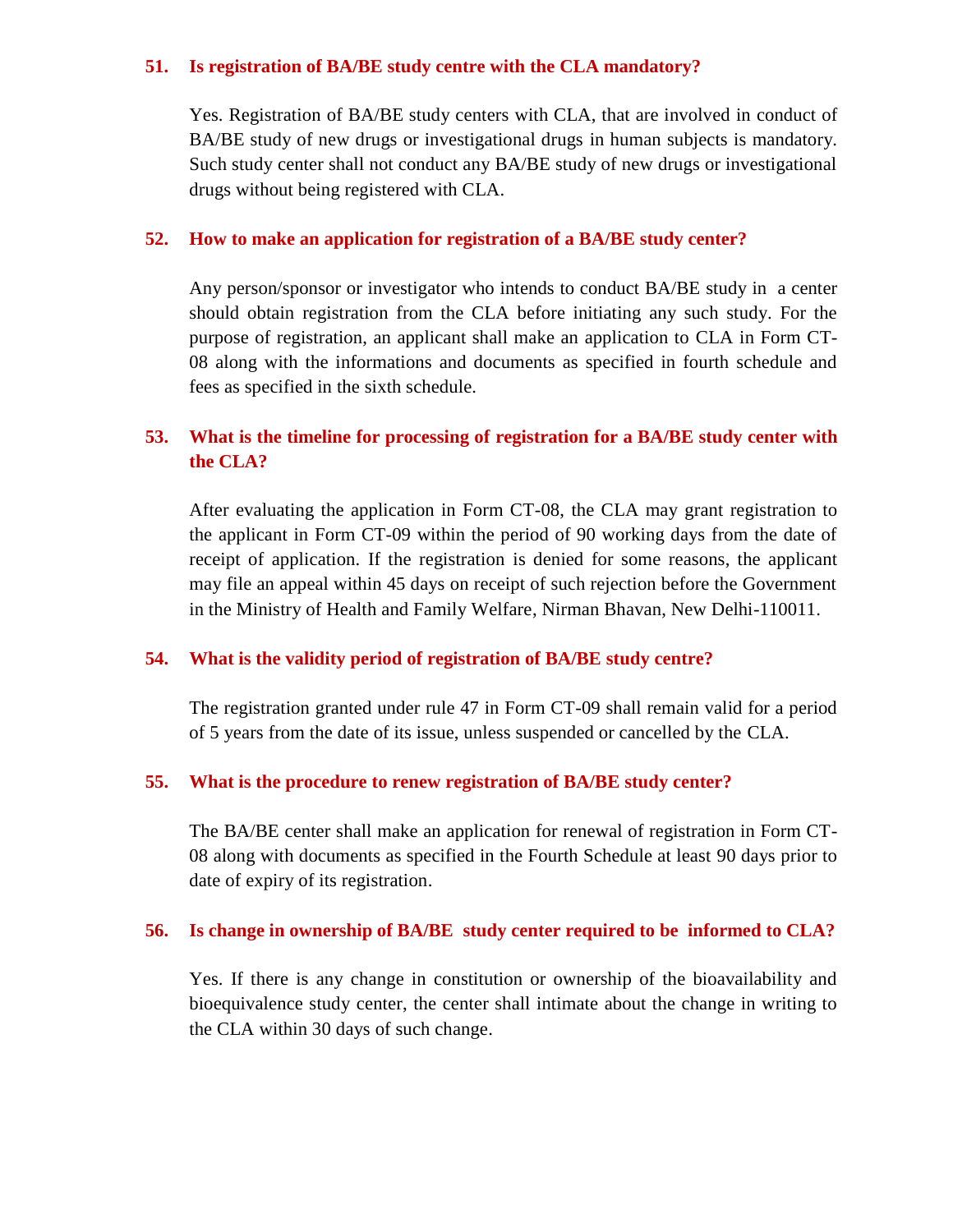## **57. For how long the BA/BE study data of new drug or investigational new drug is required to be maintained in BA/BE study center?**

The study center shall maintain data, records, and other documents related to the conduct of the BA/BE study in human beings for a period of 5 years after completion of such study or for at least 2 years after the expiration date of the batch of the new drug or investigational new drug studied.

# **58. How to submit application for permission to conduct BA/BE study in human subjects from CLA?**

Any person/sponsor or investigator who intend to conduct BA/BE study of new drug or investigational new drug in human subjects should application in Form CT-05 to CLA along with necessary documents specified under Table 2 of forth schedule and fees as specified under sixth schedule.

*Note*: No fee shall be payable for conducting a bioavailability or bioequivalence study in human subjects by an institution or organization owned or funded wholly and partially by the Central Government or a State Government.

# **59. What is the time line for processing of application for grant of permission to conduct BA/BE study in human subjects?**

After evaluating application in Form CT-05 and submitted documents, if satisfied, that the requirements of these rules have been complied with, CLA is required to grant permission to conduct BA/BE study for a new drug or investigational new drug in Form CT-07 within 90 working days from the date of receipt of the application.

#### **60. In case of termination of BA/BE study, should I inform CLA about the same?**

Yes. In case of termination of any BA/BE study, the detailed reasons for such termination shall be communicated to the CLA within 30 working days of such termination.

#### **61. In case of SAE or study related death, should I have to inform CLA?**

- (i) in case of an injury during BA/BE study of new drug or Investigational New Drug (IND) to the subject of such study, complete medical management and compensation shall be required to be provided in accordance with the Chapter VI of the Rules and details of compensation provided in such cases shall be intimated to the CLA within 30 days of the receipt of order the CLA.
- (ii) In case of study related death or permanent disability of any subject, compensation shall be required to be provided in accordance with Chapter VI and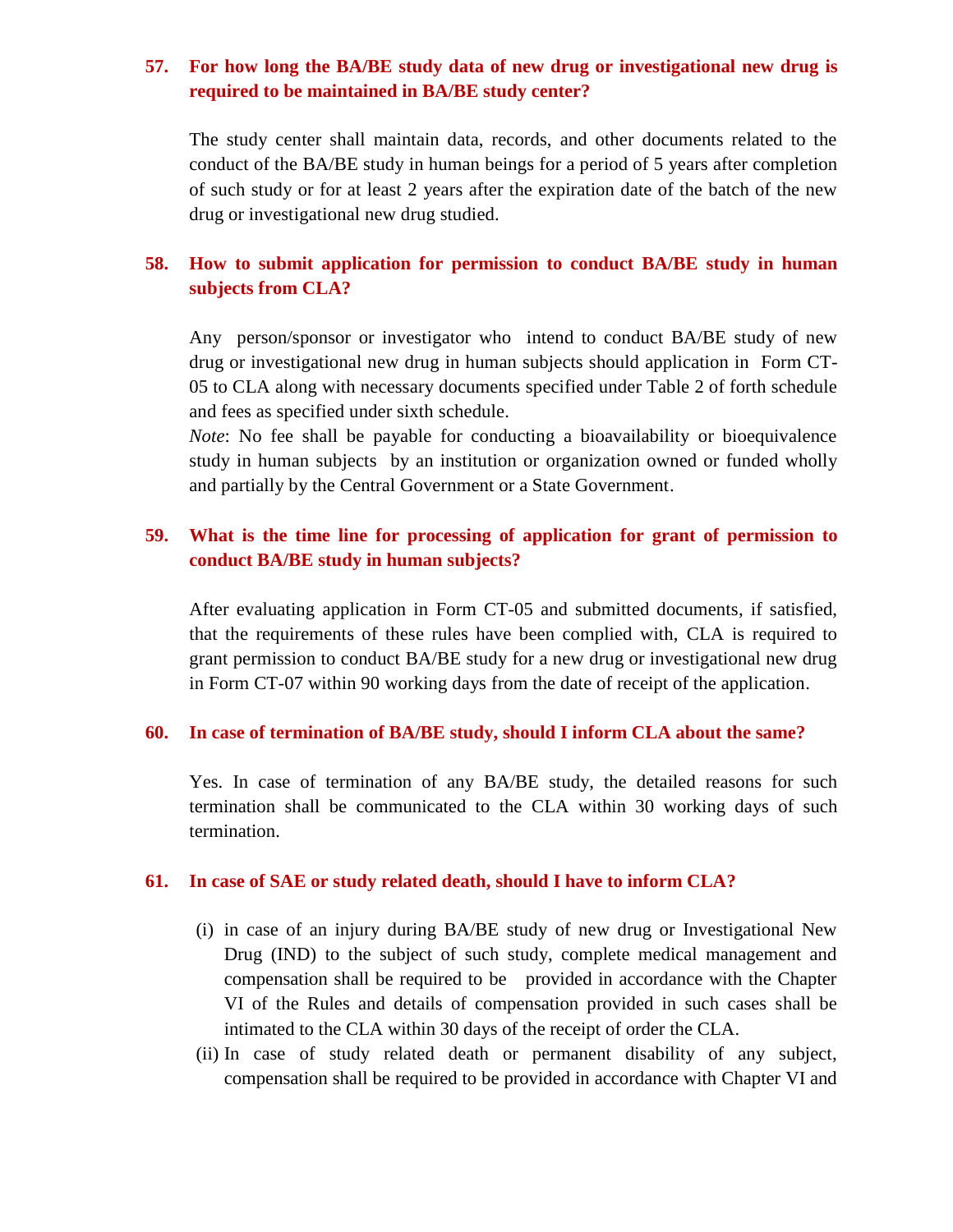the same shall be intimated to CLA within thirty days of receipt of the order of the CLA.

#### **62. Can I initiate study in human beings at any time after the approval of the CLA?**

The BA/BE study shall be initiated by enrolling the first subject within a period of 1 year from the date of grant of permission, failing which prior permission from the CLA shall be required.

# **63. What action can be taken for non-compliance to the rules in conduct of BA/BE study?**

Any sponsor or investigator to whom permission has been granted fails to comply with any provision of the Act and the rules, the CLA may take one or more of the following actions:

- (i) issue warning in writing describing the deficiency or defect observed during inspection or otherwise, which may affect adversely the rights, or well- being of a subject enrolledin the study or the validity of bioavailability or bioequivalence study conducted;
- (ii) reject the results of BA/BE study, as the case may be;
- (iii) suspend for such period as considered appropriate or cancel the permission
- (iv) debar the investigator or the sponsor including his representatives, to conduct any BA/BE study in future for such period as considered appropriate by the CLA.

# **64. How to apply for permission to manufacture new drug or investigational new drug for CT or BA/BE or for examination, test and analysis?**

- (i) Any person who intends to manufacture a formulation as well as API of a new drug or investigation new drug for CT or BA/BE study or for examination, test and analysis shall submit application in CT-10 for obtaining permission from the CLA to manufacture such new drug.
- (ii) Any person who intends to manufacture a formulation of a new drug after obtaining API from an approved source for CT or BA/BE study or for examination, test and analysis shall submit application in CT-10 for obtaining permission from the CLA in Form CT-11to manufacture such new drug.
- (iii) Any person who intends to manufacture a formulation of a new drug after obtaining API from an unapproved source for CT or BA/BE study or for examination, test and analysis shall submit application in CT-12 for obtaining permission from the CLA in Form CT-14 to manufacture such new drug. In such case, the API manufacturer is also required to submit application to CLA in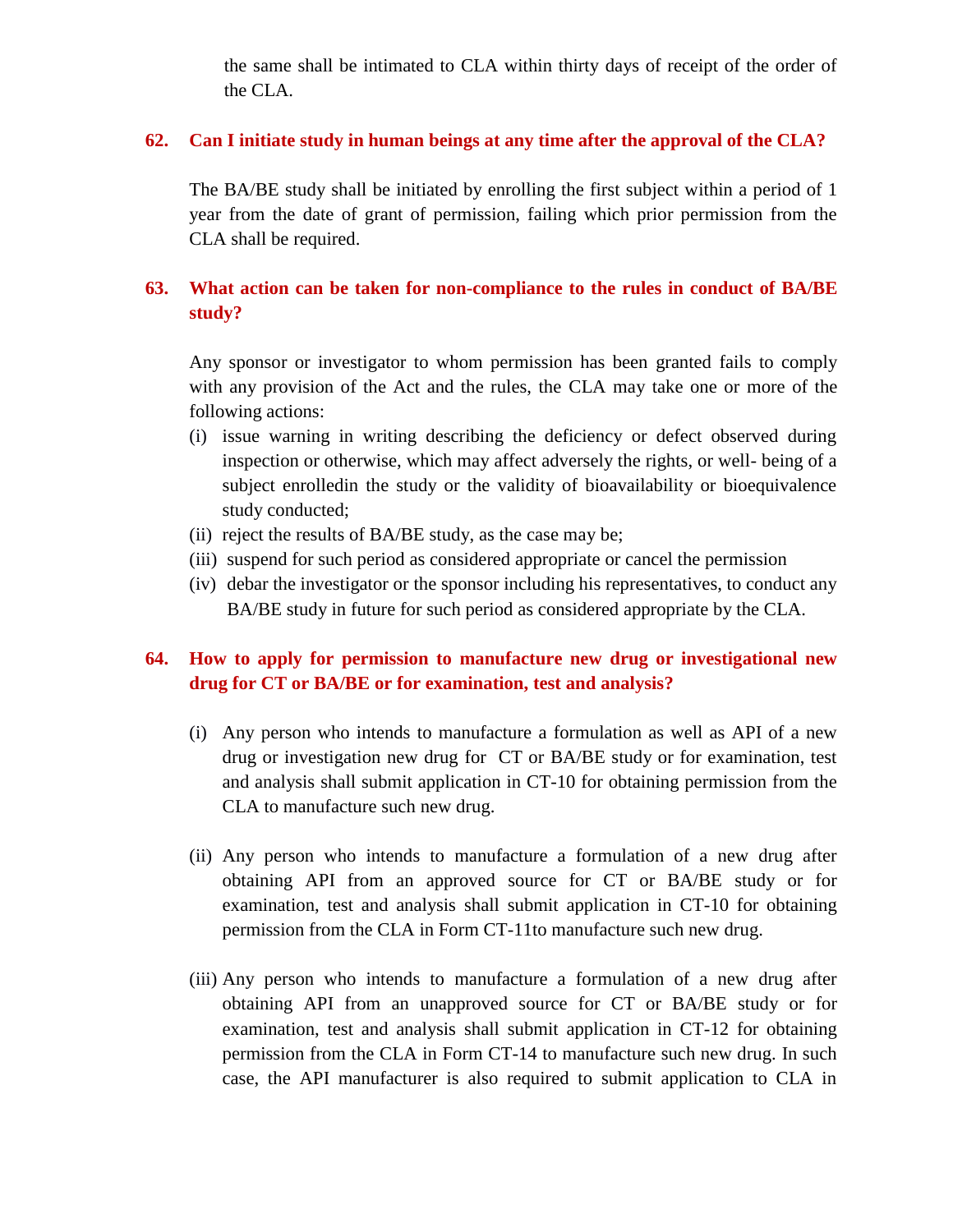Form-CT 13 for obtaining permission in Form CT-15 to manufacture and supply the unapproved API to the formulator for development of the formulation.

(iv) Any person who intends to manufacture a formulation of an investigational new drug after obtaining the unapproved API from another manufacturer for CT or BA/BE study or for examination, test and analysis shall submit application in CT-12 for obtaining permission from the CLA in Form CT-14 to manufacture such investigational new drug. In such case the API manufacturer is also required to submit application to CLA in Form CT-13 for obtaining permission in Form-CT-15 to manufacture and supply the unapproved API to the formulator for development of the formulation.

## **65. Where should I submit my application for obtaining permission to manufacture new drug or investigational new drug for CT or BA/BE study?**

Such application is required to be submitted to the CDSCO, HQ at FDA Bhavan, New Delhi alongwith the application for grant of permission to conduct the CT or BA/BE study, as the case may be.

# **66. Where should I submit my application for obtaining permission to manufacture new drug or investigational new drug only for examination, test and analysis and not for CT or BA/BE study (in human subjects)**

Such application is required to be submitted to the respective Zonal/ Sub-zonal offices of CDSCO.

# **67. What is the validity period of permission granted in Form CT-11 /CT-14/CT-15 to manufacture a formulation or API of a new drug or an investigational new drug to conduct CT or BA/BE study or for examination, test and analysis?**

The permission granted in Form CT-11/CT-14/CT-15 to manufacture a formulation or API of a new drug or an investigational new drug to conduct CT or BA/BE study or for examination, test and analysis shall remain valid for a period of 3 years from the date of its issue, unless suspended or cancelled by CLA. In exceptional circumstances the CLA may extend the period of the permission granted for a further period of 1year.

# **68. What I should do if a new drug manufactured under Form CT-11 /CT-14/CT-15 expires?**

If the new drug manufactured for purposes of CT or BA/BE study or for examination, test and analysis is left over or remains unused or gets damaged or its specified shelf life has expired or has been found to be of sub- standard quality, the same shall be destroyed and action taken in respect thereof shall be recorded.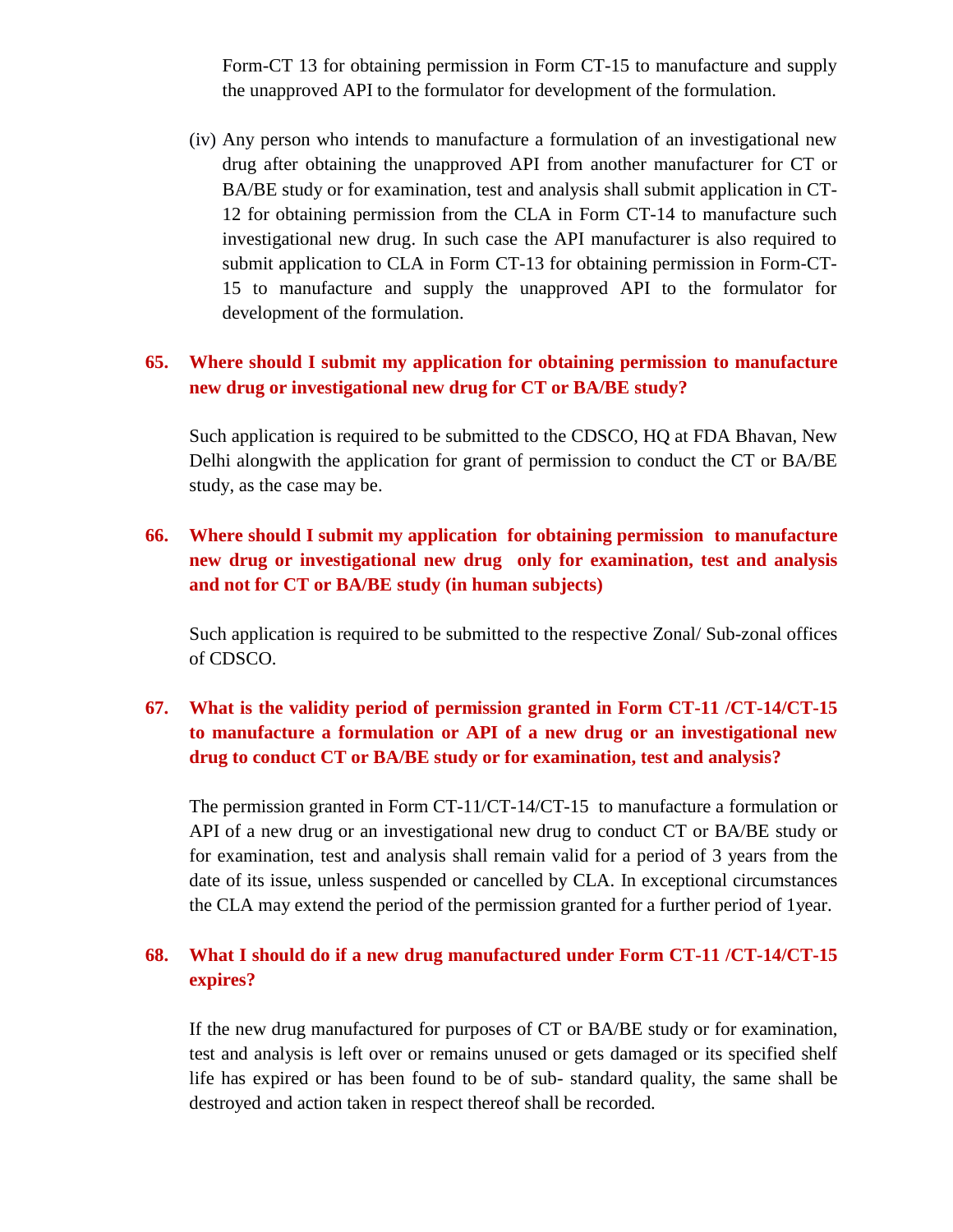## **69. How to apply for grant of license to manufacture new drugs or investigational new drugs for CT or BA/BE study or for examination, test and analysis by SLA?**

After obtaining permission in CT-11 or CT-14 or CT-15 as the case may be, the person, who intends to manufacture the new drug or investigational new drugs for CT or BA/BE study or for examination, test and analysis of new drugs or investigational new drugs, shall make an application for grant of license to manufacture the new drug or investigational new drugs by the respective State Licensing Authority (SLA) in accordance with the provisions of the Act and the Drugs and Cosmetics Rules, 1945.

# **70. What is the labeling a new drug or investigational new drug manufactured under Form CT-11,CT-14 & CT-15?**

Any new drug or investigational new drug manufactured under Form CT-14 & Form CT-15 shall be kept in containers bearing labels, indicating the name of the drug or code number, batch or lot number, wherever applicable, date of manufacture, use before date, storage conditions, name of the institution or organization or the center where the CT or BA/BE study is proposed to be conducted, name and address of the manufacturer, and the purpose for which it has been manufactured.

# **71. How to import a new drug for conducting clinical trial or BA/BE study or for examination, test and analysis?**

Any person or institution or organization who intends to import a new drug or any such substance for clinical trial or BA/BE study or for examination, test and analysis shall make an application in Form CT-16 to the CLA. The application shall be accompanied by a fees specified in the Sixth Schedule and such other information and documents as specified in Form CT-16.

# **72. Where an application for import of new drugs for CT, BA/BE study or for examination, test and analysis should be submitted?**

In case of import of such drugs for CT or BA/BE study, the application in Form-CT-16 should be submitted to the CDSCO, HQ. However, in case of import of such drugs only for examination, test and analysis and not for any CT, BA/BE study, the application in CT-16 should be submitted to the respective Zonal/Sub-zonal offices of CDSCO.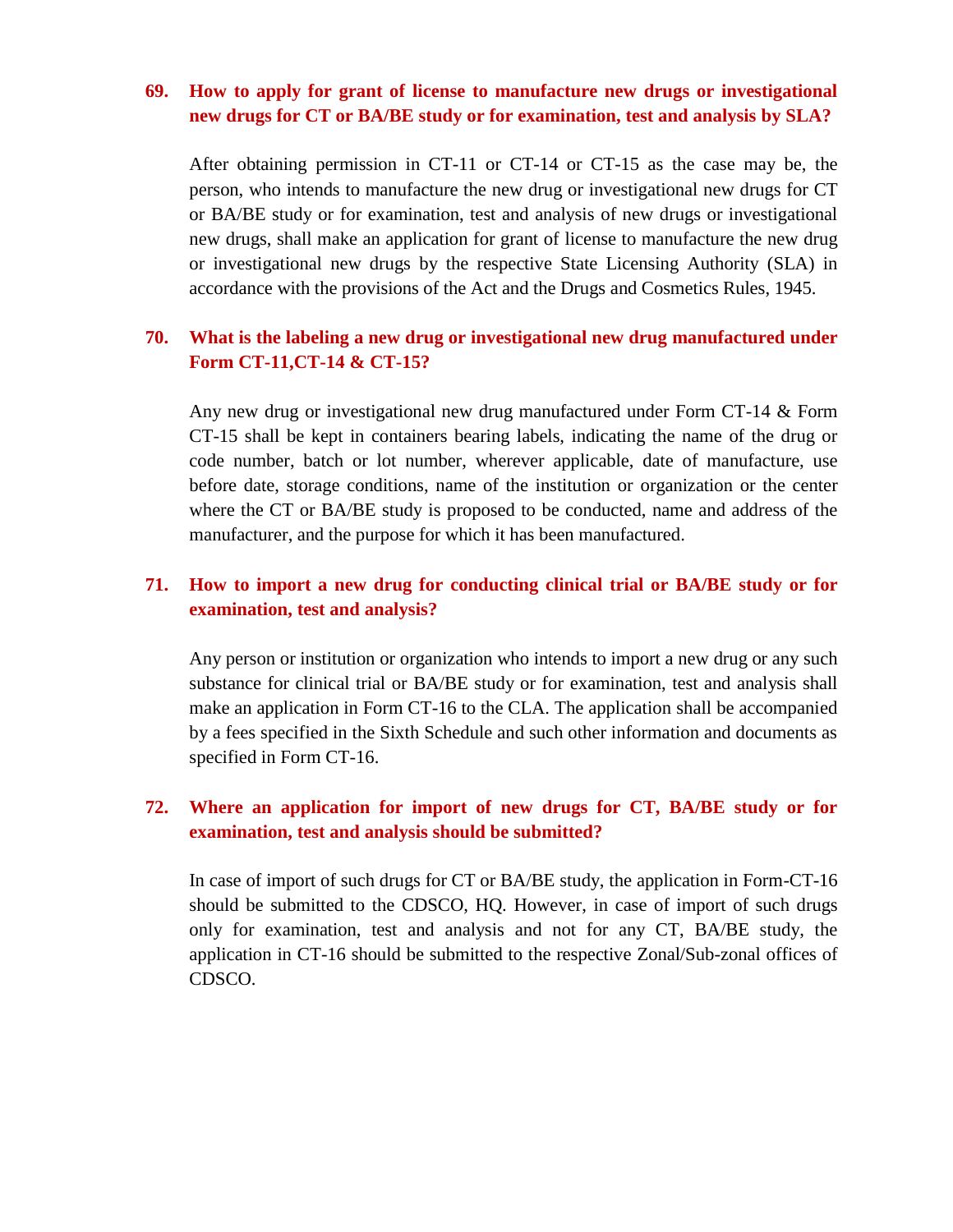# **73. Whether application in Form 12 under Drugs and Cosmetics Rules, 1945 can be submitted for import of new drugs for CT, BA / BE study or for examination, test and analysis?**

No. For import of new drugs for CT, BA / BE study or for examination, test and analysis. The application should be submitted in Form CT 16. However, for import of a drug (not a new drug) for such purpose, the application should be submitted in Form 12 as prescribed under Drugs and Cosmetics Rules, 1945. Such applications for the purpose of examination, test and analysis are required to be submitted to the respective zonal / sub –zonal offices of CDSCO.

## **74. What is the timeline for disposal of application under Form CT-16?**

After evaluating the Form CT-16 and documents if satisfied, that the requirements of these rules have been complied with, grant the licence to import the new drug or investigational new drug for CT or BA/BE study or for examination, test and analysis in Form CT-17 within a period of 90 working days from the date of receipt of the application.

## **75. What is the validity period of license granted in Form CT-17?**

The license granted under rule 68 in Form CT-17 shall remain valid for a period of 3 years from the date of its issue, unless suspended or cancelled by CLA. In exceptional circumstances the CLA may extend the period of the license granted under rule 68 for a further period of 1 year.

## **76. Who can apply for grant of permission to import and market a new drug?**

Any person/ organization having a valid wholesale license for sale and distribution of drugs under the Drugs and Cosmetics Rules, 1945 can make application to CLA for grant of permission to import the new drug.

## **77. How can an application for grant of permission to import a new drug be made?**

Any person who intends to import a new drug in the form of API or formulation shall make application in Form CT-18 to CDSCO, FDA Bhawan, Kotla Road, New Delhi-110002 as per the relevant checklist to obtain permission in Form CT-19. The details of the information/data required to be submitted along with the application in Form CT-18 are as under;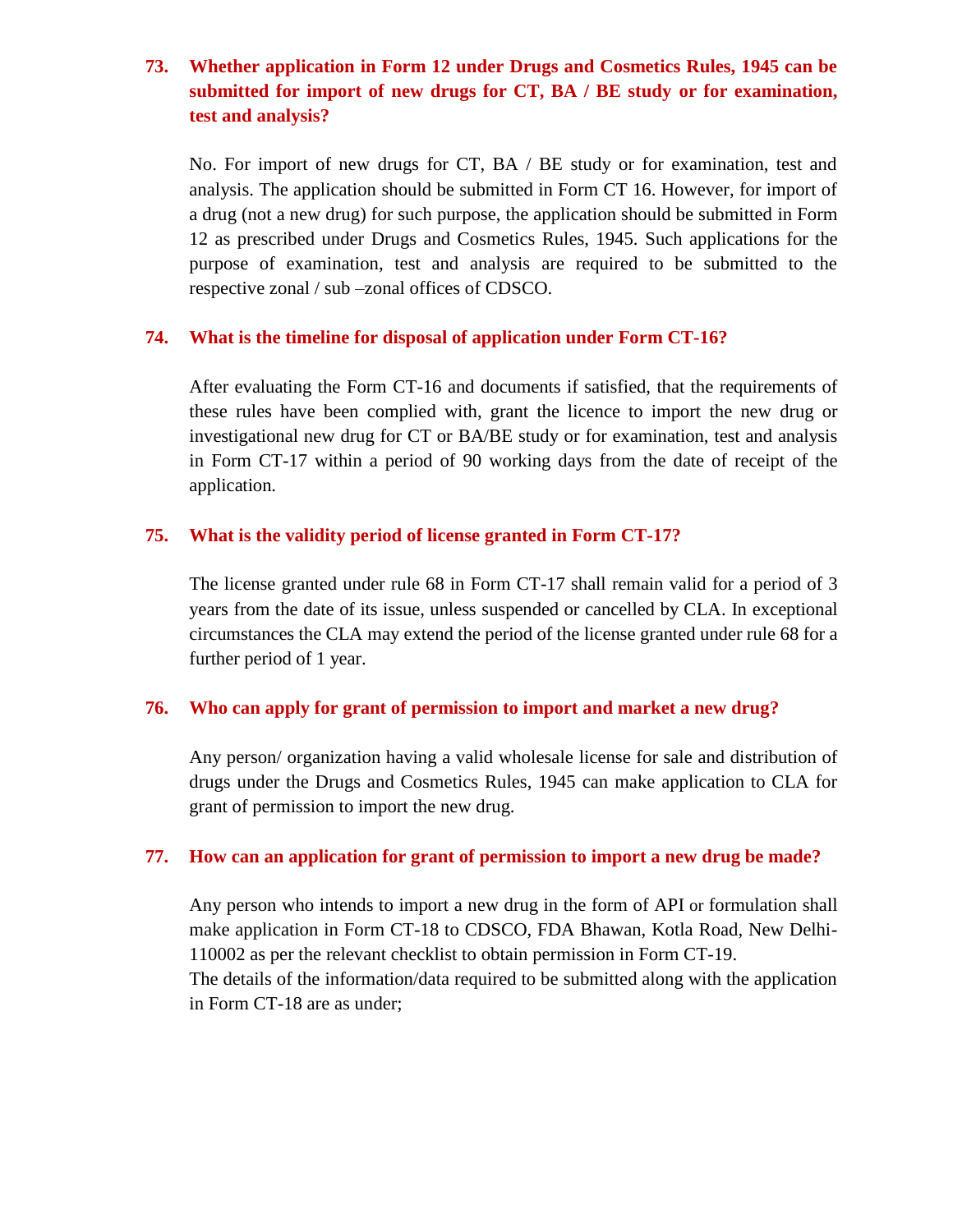| <b>SI</b><br>N <sub>0</sub> | <b>Purpose</b>                                                                                                                                                                                                         | As per<br><b>Schedule</b> | <b>Documents as</b><br>per Table            | Fees                            |
|-----------------------------|------------------------------------------------------------------------------------------------------------------------------------------------------------------------------------------------------------------------|---------------------------|---------------------------------------------|---------------------------------|
| $\mathbf{1}$                | For grant of permission to import a new<br>form<br>the<br>of<br>drug,<br>in<br>active<br>pharmaceutical ingredient which is a new<br>drug not approved earlier                                                         | Second                    | Table 1/4 as<br>applicable                  | as per Sixth<br><b>Schedule</b> |
| $\overline{2}$              | A new drug proposed to be marketed by<br>any person is a new drug having<br>unapproved new molecule                                                                                                                    | Second                    | Table 1                                     | As per Sixth<br><b>Schedule</b> |
| 3                           | A new drug is proposed to be marketed<br>which has been approved as a new drug<br>in the country                                                                                                                       | Second                    | Table 2                                     | As per Sixth<br><b>Schedule</b> |
| $\overline{4}$              | A new drug which is already permitted<br>for certain claims, is now proposed to be<br>marketed by any person for new claims,<br>new indication or new dosage form or<br>new route of administration or new<br>strength | Second                    | Table 3                                     | As per Sixth<br><b>Schedule</b> |
| 5                           | A new drug which is a fixed dose<br>combination                                                                                                                                                                        | Second                    | Table 1 or 2 or 3,<br>as the case may<br>be | As per Sixth<br><b>Schedule</b> |
| 6                           | new phyto-pharmaceutical drugs is<br>A<br>proposed to be manufactured/imported                                                                                                                                         | Second                    | Table 4                                     | As per Sixth<br><b>Schedule</b> |

**Note:- For biological product, 'Guidance for Industry for Biotechnological / Biological Product' document should also be referred. For similar biologics, 'Guidance on Similar Biologics' document should also be referred. Both the documents are available on CDSCO website.**

# **78. What are the provisions under which animal toxicology data requirement may be relaxed for consideration of proposal of new drug approval?**

Submission of animal toxicology, reproduction studies, teratogenic studies, perinatal studies, mutagencity and carcinogenicity alongwith the application for import or manufacture of new drug, may be modified or relaxed in case of new drugs approved and marketed for more than two years in other countries, if the CLA is satisfied that there is adequate published evidence regarding the safety of the drug.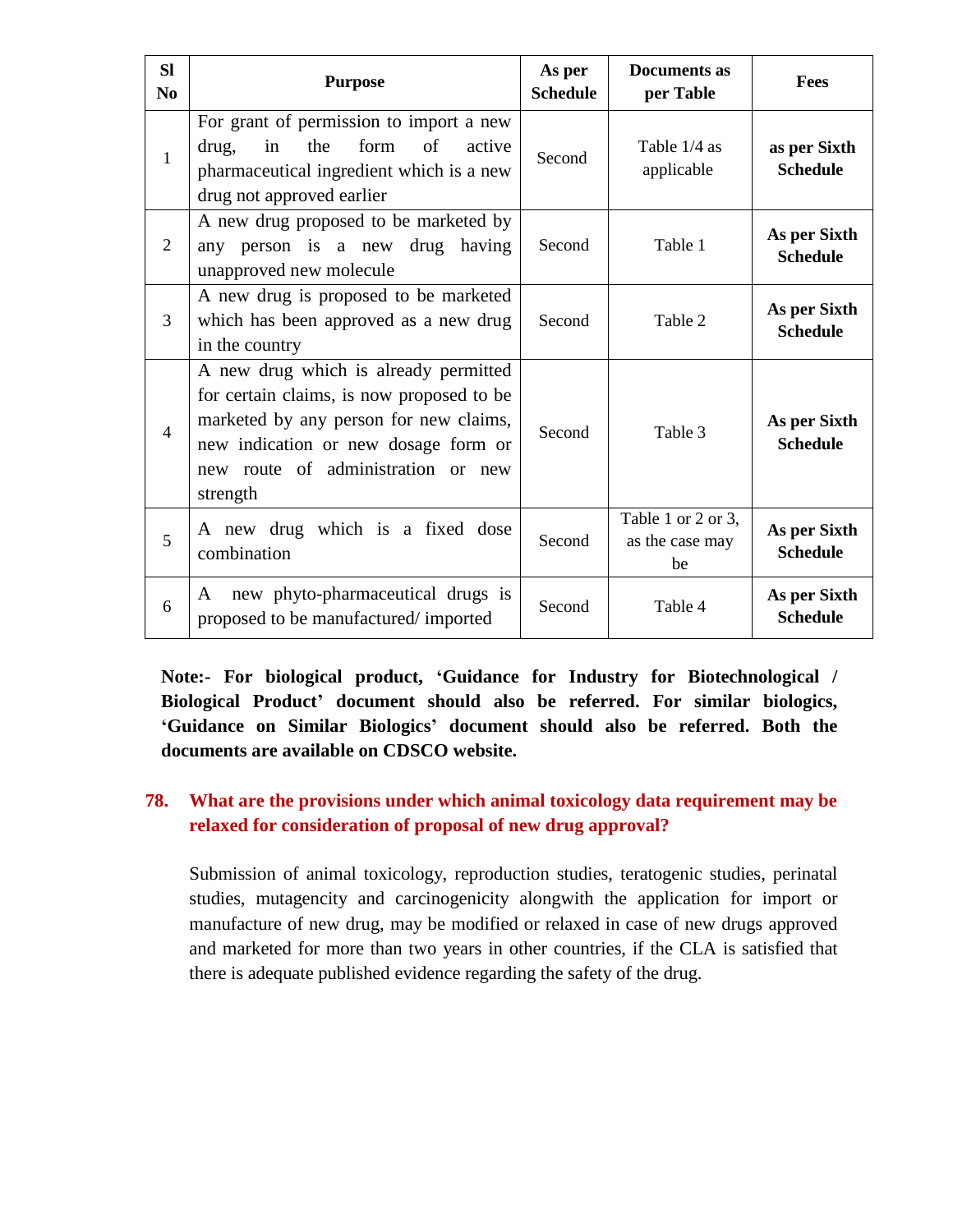## **79. Under what conditions the requirement of local clinical trial for approval of a new drug already approved in other countries can be waived?**

Local clinical trial waiver for approval of a new drug already approved in other countries can be considered under following conditions:

- A. The new drug is approved and marketed in countries specified by the CLA under rule 101 and if no major unexpected serious adverse events have been reported, and there is no probability or evidence, on the basis of existing knowledge, of difference in Indian population of the enzymes or gene involved in the metabolism of the new drug or any factor affecting pharmacokinetics and pharmacodynamics, safety and efficacy of the new drug, and the applicant has given an undertaking in writing to conduct Phase IV clinical trial to establish safety and effectiveness of such new drug as per design approved by the CLA
- B. For import of a new drug for which the CLA had already granted permission to conduct a global clinical trial which is ongoing in India and in the meantime such new drug has been approved for marketing in a country specified under rule 101, and there is no probability or evidence, on the basis of existing knowledge, of difference in Indian population of the enzymes or gene involved in the metabolism of the new drug or any factor affecting pharmacokinetics and pharmacodynamics, safety and efficacy of the new drug, and the applicant has given an undertaking in writing to conduct Phase IV clinical trial to establish safety and effectiveness of such new drug as per design approved by the CLA.
- C. Further, in general, the requirements of non-clinical and clinical data may be relaxed, abbreviated, omitted or deferred under life threatening or serious disease conditions or rare diseases and for drugs intended to be used in the diseases of special relevance to Indian scenario or unmet medical need in India, disaster or special defense use e.g. haemostatic and quick wound healing, enhancing oxygen carrying capacity, radiation safety, drugs for combating chemical, nuclear, biological infliction etc. However, such relaxation, abbreviations, omission or deferment of data will be evaluated on case-by-case basis depending on the nature of the new drugs, proposed indication, etc.

# **80. Is BA / BE study required in case of manufacture of a new drug already approved and marketed in other country, where local clinical trial is waived off?**

In case of an application of a new drug already approved and marketed in other countries, where local clinical trial in India which waived off or not found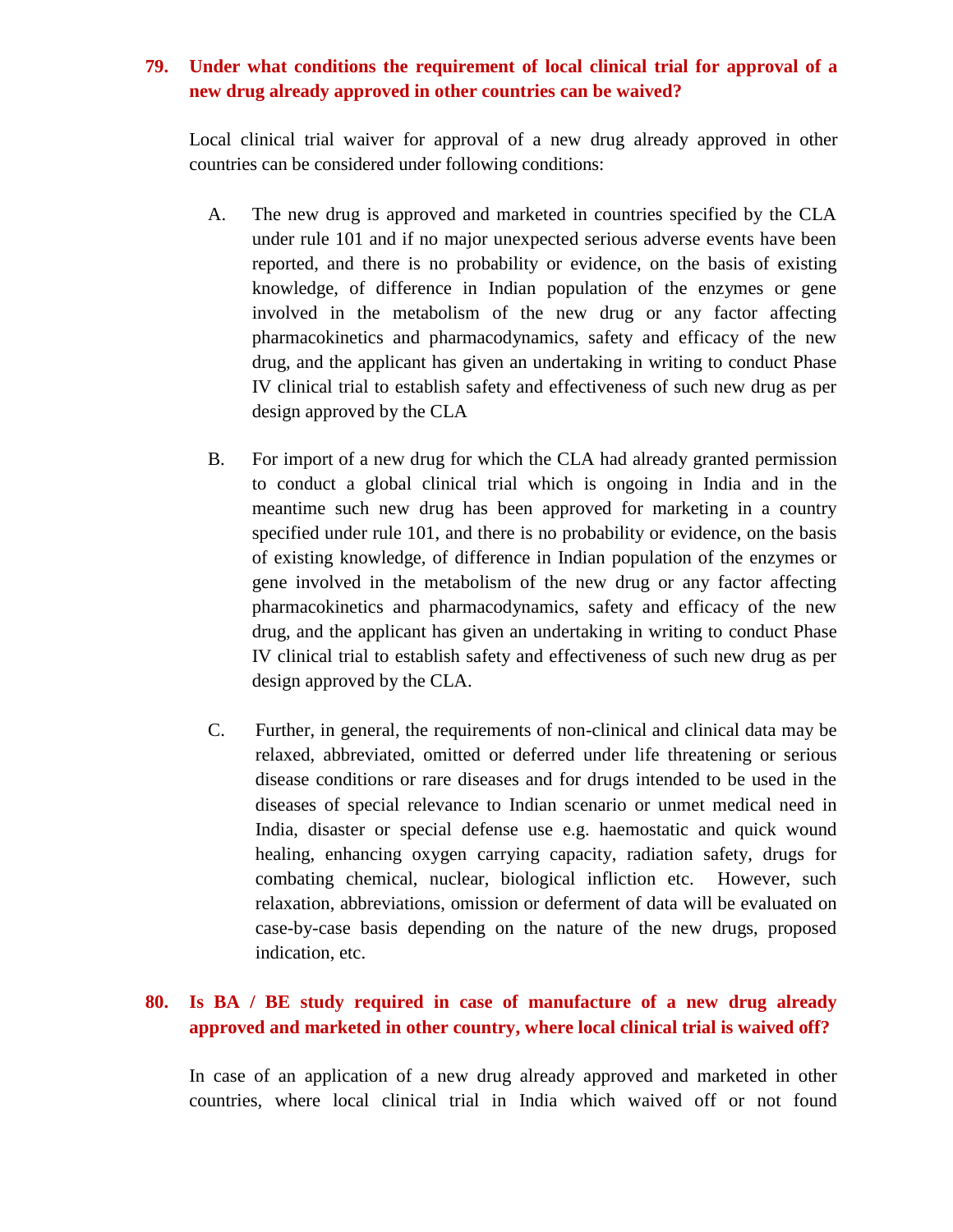scientifically justified for its approval for manufacturing first time in the country, bioequivalence studies of such drugs, as appropriate, is required to be carried out and the test batches manufactured for the purpose shall be inspected before its approval.

# **81. What are the conditions under which requirement of local Phase IV clinical trial, in case of approval of a new drug with local clinical trial waiver, can be relaxed?**

CDSCO may relax such requirement of local Phase IV clinical trial**,** where the new drug is indicated in life threatening or serious diseases or diseases of special relevance to Indian health scenario or for a condition which is unmet need in India such as XDR tuberculosis, hepatitis C, H1N1, dengue, malaria, HIV, or for the rare diseases for which drugs are not available or available at a high cost or if it is an orphan drug.

#### **82. How to apply for License to import a new drug for sale or for distribution?**

After obtaining permission from CLA to import new drug for sale or for distribution the applicant shall make an application as per provisions of the Drugs and Cosmetics Rules, 1945 for grant of import license to import and market the new drug. The application shall be accompanied by the permission in Form CT-19 or Form CT-20.

# **83. Who can file application to CLA for grant of permission to manufacture new drugs for sale or distribution?**

A person/organization having a valid drug manufacturing license for any drug issued under the Drugs and Cosmetics Act, 1940 and Rules, 1945 can file an application for grant of permission to manufacture new drugs for sale or distribution.

# **84. Presently, I am not a manufacturer of any drug. I want to manufacture new drug for the first time in my facility. How can I proceed?**

In such case the person/organization having established a manufacturing facility can submit application to CDSCO for grant of permission to manufacture new drug for sale and distribution. However, simultaneously, he has to approach the concerned SLA and file application for grant of manufacturing license under the Drugs and Cosmetics Rules, 1945.

# **85. How can I submit application for grant of permission to manufacture a new drug for sale and distribution?**

A person/organization who intends to manufacture new drug in the form of active pharmaceutical ingredient or pharmaceutical formulation, as the case may be, for sale or distribution, shall make an application for grant of permission to the Central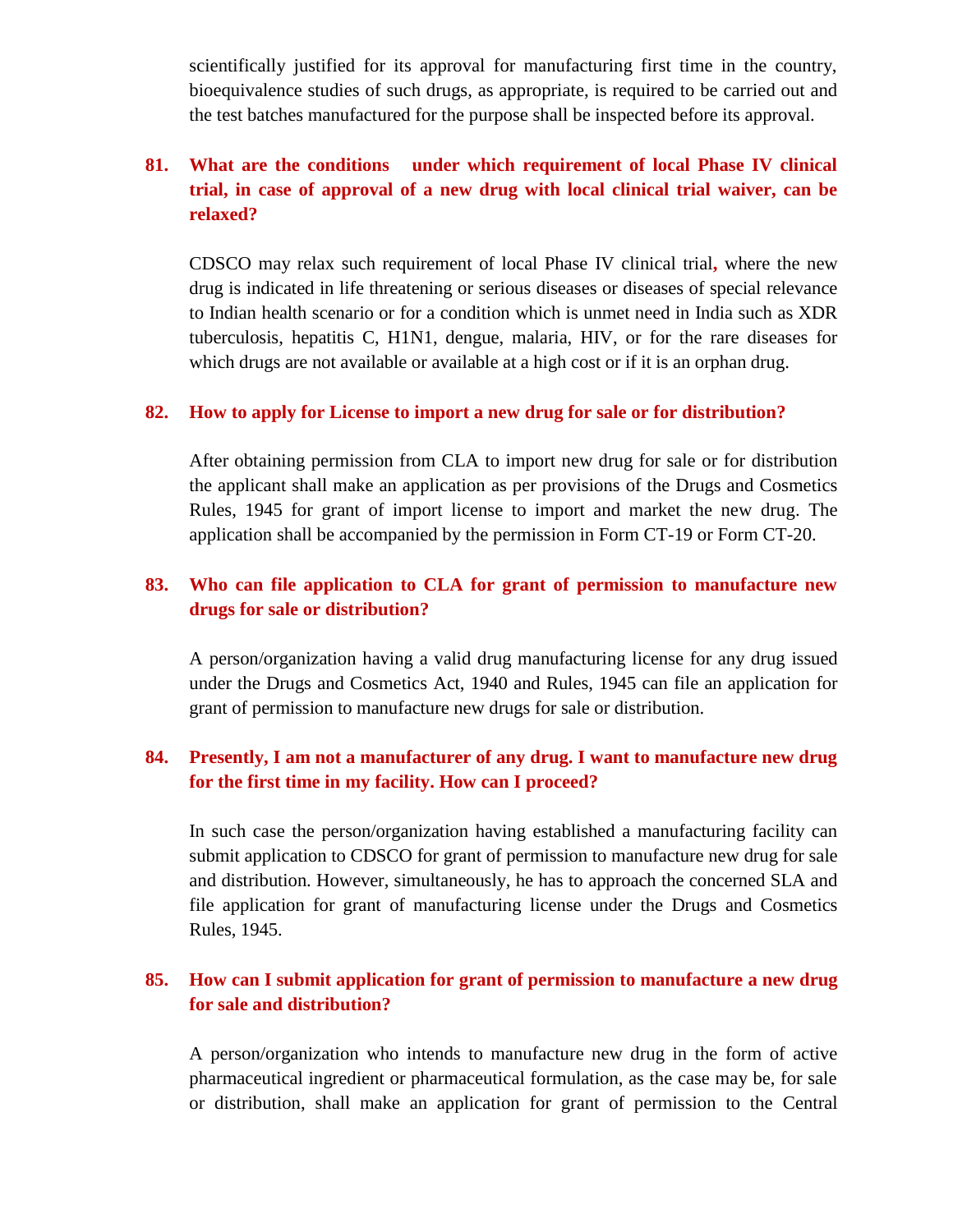Licencing Authority in Form CT-21 along with information as specified in the Second Schedule and fee as specified in the Sixth Schedule:

Provided that no fee shall be required to be paid along with the application for manufacture of a new drug based on successful completion of clinical trials from Phase I to Phase III under these Rules in India, where fee has already been paid by the same applicant for conduct of such clinical trials.

# **86. Can I file application for approval of only API (bulk drug) of a new drug molecule not approved in the country?**

No. An application for grant of permission to manufacture a new drug for sale or distribution in the form of active pharmaceutical ingredient having a new drug molecule not approved earlier in the country shall be required to be accompanied by an application for grant of permission to manufacture for sale or distribution of pharmaceutical formulation of the said new drug which is required for evaluation of safety and efficacy of the new drug.

# **87. What are the information required to be submitted along with an application in Form CT -21 for grant of permission to manufacture a new drug?**

The details of the information/data required to be submitted along with the application in Form CT-21 are as under as per the laid down checklists.

| <b>SI</b><br>N <sub>o</sub> | <b>Purpose</b>                                                                                                                                                                                                   | As per<br><b>Schedule</b> | <b>Documents</b><br>required as<br>per | <b>Fees</b>                     |
|-----------------------------|------------------------------------------------------------------------------------------------------------------------------------------------------------------------------------------------------------------|---------------------------|----------------------------------------|---------------------------------|
| $\mathbf{1}$                | a new drug, proposed to be manufactured,<br>having unapproved new molecule.                                                                                                                                      | Second                    | Table 1                                | As per Sixth<br><b>Schedule</b> |
| $\overline{2}$              | a new drug, proposed to be manufactured<br>which has been approved as a new drug.                                                                                                                                | Second                    | Table 2                                | As per Sixth<br><b>Schedule</b> |
| 3                           | a new drug which is already permitted for<br>certain claims, is now proposed to be<br>manufactured for new claims, namely new<br>indication or new dosage form or new route<br>of administration or new strength | Second                    | Table 3                                | As per Sixth<br><b>Schedule</b> |
| $\overline{4}$              | new drug which is a fixed dose combination                                                                                                                                                                       | Second                    | Table 1 or 2 or<br>3                   | As per Sixth<br><b>Schedule</b> |
| 5                           | a person who intends to market phyto -<br>pharmaceutical drugs                                                                                                                                                   | Second                    | Table 4                                | As per Sixth<br><b>Schedule</b> |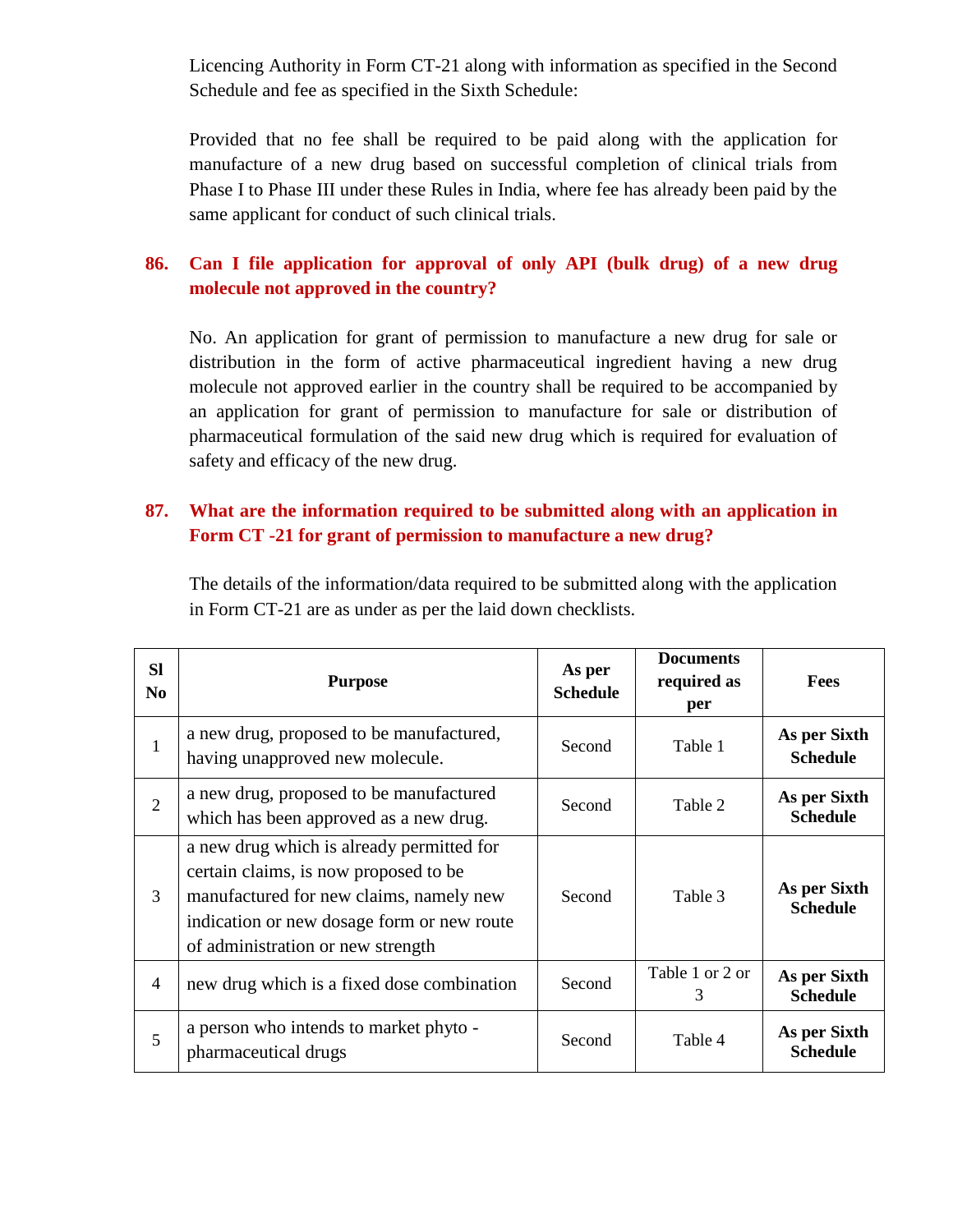**Note:- For biological product, 'Guidance for Industry for Biotechnological / Biological Product' document should also be referred. For similar biologics, 'Guidance on Similar Biologics' document should also be referred. Both the documents are available on CDSCO website.**

# **88. What is the timeline for disposal of application in Form CT-21 for grant of permission to manufacture new drugs?**

After evaluating application in Form CT-21 and documents, if satisfied, that the requirements of these rules have been complied with, the CLA grant permission to manufacture new drug, in the form of active pharmaceutical ingredient for sale or for distribution in Form CT-22 or pharmaceuticalformulation for sale or for distribution in Form CT-23, as the case may be, within a period of 90 working days from the date of receipt of its application in Form CT-21.

#### **89. How to apply for Licence to manufacture a new drug for sale or for distribution?**

After obtaining permission from CLA to import new drug for sale or for distribution the applicant shall make an application as per provisions of the Drugs and Cosmetics Rules, 1945 to the concerned SLA for grant of manufacturing license for the new drug. The application shall be accompanied by the permission in Form CT-22 or Form CT-23, as the case may be obtained in favor of the applicant.

# **90. Is an importer or manufacturer allowed to market a new drug for unapproved indication?**

No. Under any circumstances, the manufacturer or importer of new drug cannot market a new drug for an indication not approved by CLA. No such indication should be mentioned in the package insert/ promotional literature of the new drug.

#### **91. What is accelerated approval process for new drugs?**

Accelerated approval process may be allowed to a new drug for a disease or condition, taking into account its severity, rarity, or prevalence and the availability or lack of alternative treatments, provided that there is a prima facie case of the product being of meaningful therapeutic benefit over the existing treatment.

(a) In such case, the approval of the new drug may be based on data generated in clinical trial where surrogate endpoint shall be considered rather than using standard outcome measures such as survival or disease progression, which are reasonably likely to predict clinical benefit, or a clinical endpoint. These should be measurable earlier than irreversible morbidity or mortality (IMM) and reasonably likely to predict clinical benefit.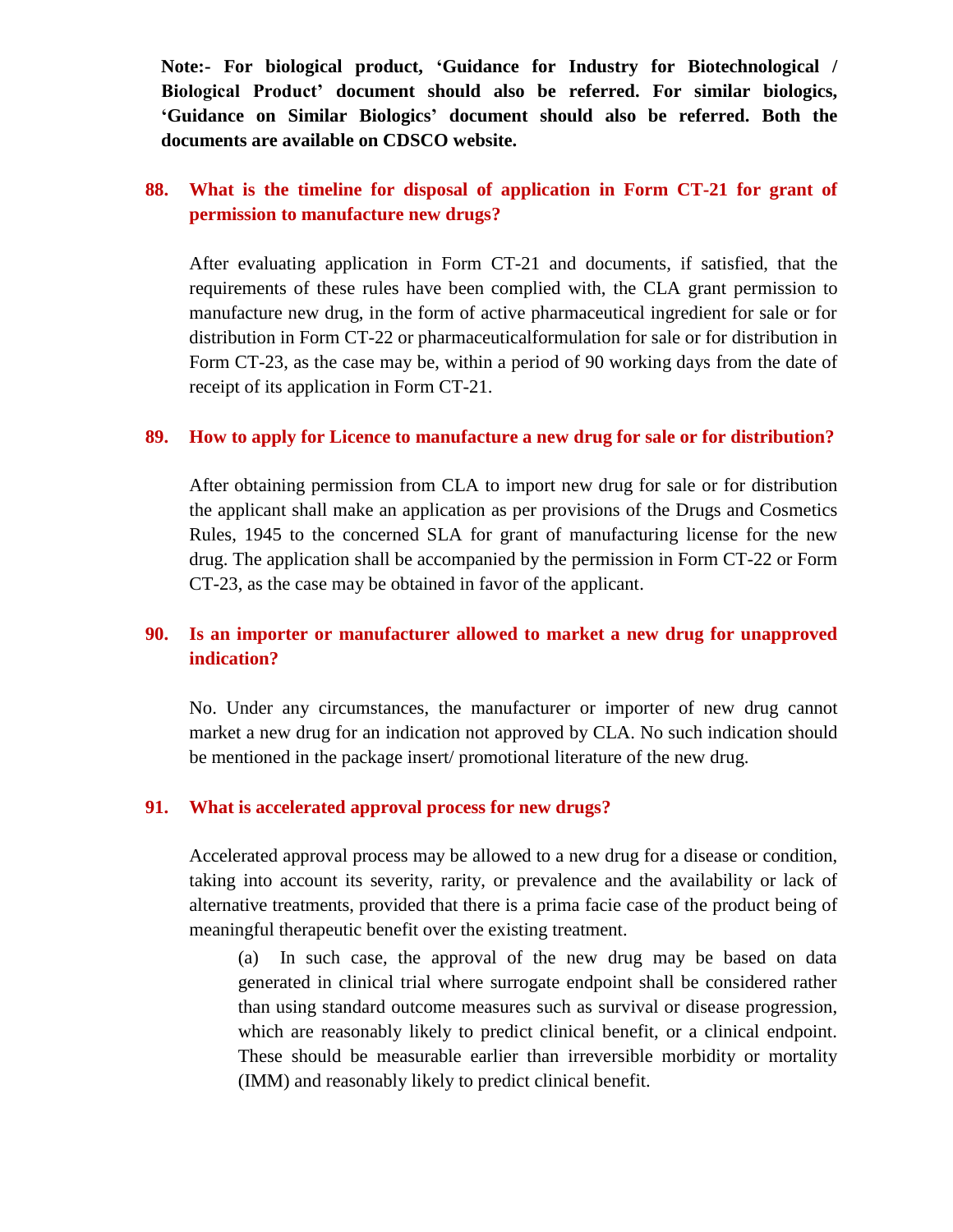(b) After granting accelerated approval for such drug, the post marketing trials shall be required to validate the anticipated clinical benefit.

(c) Accelerated approval may also be granted to a new drug if it is intended for the treatment of a serious or life-threatening condition or disease of special relevance to the country, and addresses unmet medical needs. This provision is intended to facilitate and expedite review of drugs so that an approved product can reach the therapeutic armamentarium expeditiously.

(d) If the remarkable efficacy is observed with a defined dose in the Phase II clinical trial of investigational new drug for the unmet medical needs of serious and life threatening diseases in the country, it may be considered for grant of marketing approval by the Central Licencing Authority based on Phase II clinical trial data. In such cases, additional post licensure studies may be required to be conducted after approval to generate the data on larger population to further verify and describe the clinical benefits, as per the protocol approved by the Central Licencing Authority.

(e) The type of information needed to demonstrate the potential of a drug to address an unmet medical need will depend on the stage of drug development. Early in development, such potential should be sufficiently demonstrated based on nonclinical models, a mechanistic rationale and pharmacologic data. Later in development, prior to new drug approval such potential should be demonstrated through clinical data to address an unmet medical need.

#### **92. What is an unmet medical need**?

An unmet medical need is a situation where treatment or diagnosis of disease or condition is not addressed adequately by available therapy. An unmet medical need includes an immediate need for a defined population (i.e., to treat a serious condition with no or limited treatment) or a longer-term need for society (e.g., to address the development of resistance to antibacterial drugs).

## **93. What are the conditions under which quick or expeditious process can be sought for approval of new drugs?**

i) In situation where the evidence for clinical safety and efficacy have been established even if the drug has not completed the all or normal clinical trial phases, the sponsor or applicant may apply to the Licensing authority for expedited review process wherein the Licensing authority will examine and satisfy the following conditions. -

(a) it is for a drug that is intended to treat a serious or life threatening or rare disease or condition;

(b) if approved, the drug would provide a significant advantage in terms of safety or efficacy;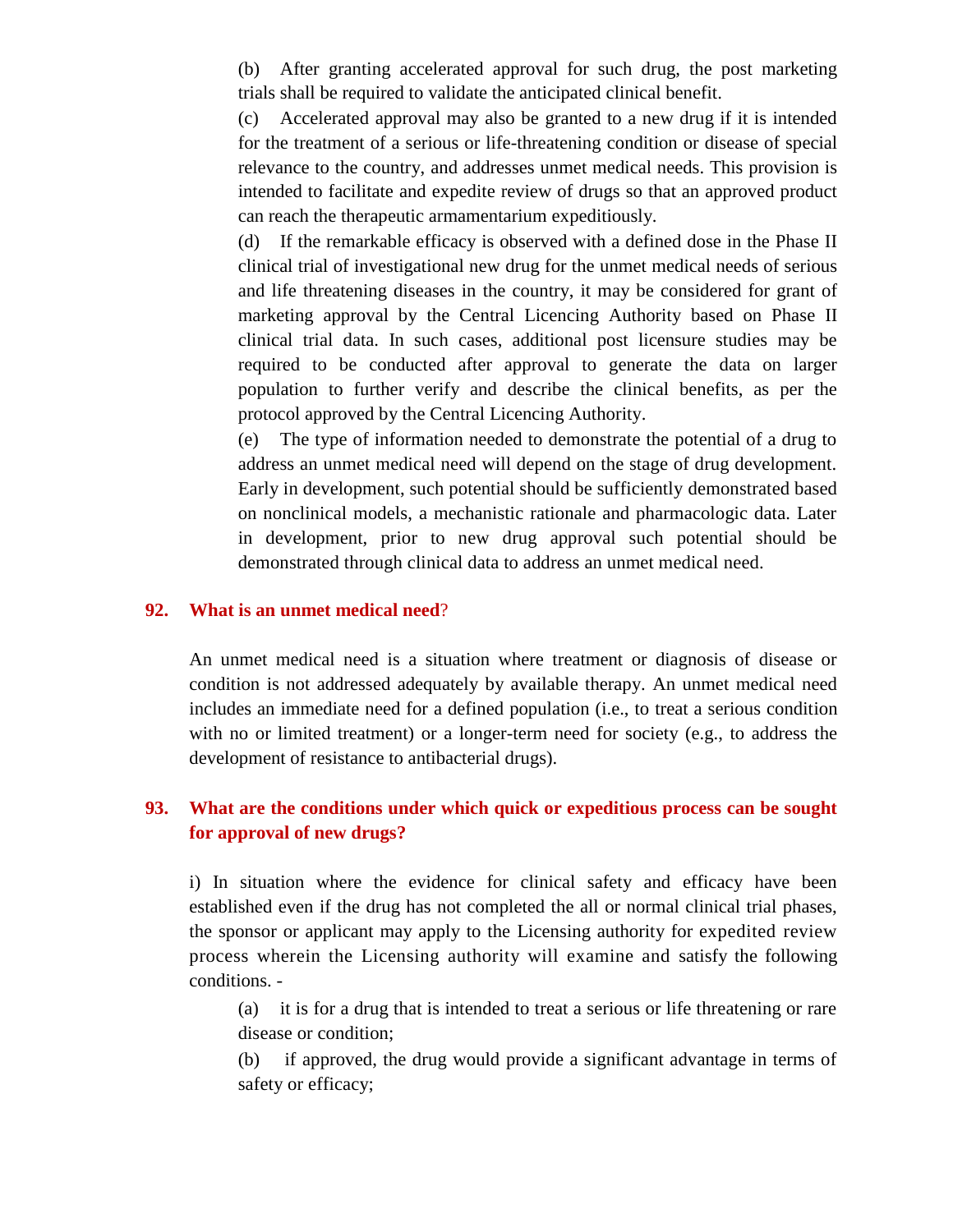(c) there is substantial reduction of a treatment-limiting adverse reaction and enhancement of patient compliance that is expected to lead to an improvement in serious outcomes;

(ii) the sponsor or applicant may also apply to the Licensing authority for expedited review process for new drugs developed for disaster or defence use in extraordinary situation, such as war time, the radiation exposure by accident or intention, sudden deployment of forces at areas with higher health risk, where specific preventive and treatment strategy is required, where new intervention in the form of new drug, route of delivery or formulation has been developed and where real life clinical trial may not be possible. The permission for manufacture of such new drug may be granted if following conditions are satisfied: -

(a) The preclinical data makes a case for claimed efficacy;

(b) there is no possibility of obtaining informed consent from the patient or his legally acceptable representative, as the case may be, adopting inclusion and exclusion criteria and strict protocol adherence by each subject;

(c) there is no established management or therapeutic strategy available as on date and proposed intervention has clear possible advantage;

(d) such approval can be used only for one time. The subsequent approval shall only be granted once detailed efficacy report of such intervention is generated.

(iii) the new drug is an orphan drug as defined in clause  $(x)$  of rule 2 of these Rules.

# **94. What are the requirements of data and information required for approval of new claims namely indication, dosage, dosage from, route of administration, NDDS, etc of a drug already approved by CLA? Is it same as for any unapproved new drug?**

i) In case a drug already approved by the Central Licencing Authority for certain claims, which is now proposed to be clinically tried or marketed with modified or new claims, namely, indications, dosage, dosage form (including sustained release dosage form) and route of administration or novel drug delivery system (NDDS), the requirements of data and information for permission to import or manufacture of such new drug for sale or to undertake clinical trial shall depend on nature and regulatory status of the drug for the new claim in other country. Application for approval of manufacture or import of such new drug or to undertake Clinical trial may differ from application for a new drug molecule in that they allow the applicant and regulatory authority to rely at least in part, on the safety or efficacy data of drug formulation already approved. However, additional non-clinical or clinical data may be necessary to substantiate the new claims considering the following:-

(A) Chemical and pharmaceutical information will be same as prescribed in this Schedule. However, the data requirements may be omitted depending on whether the drug formulation is already approved and marketed in the country by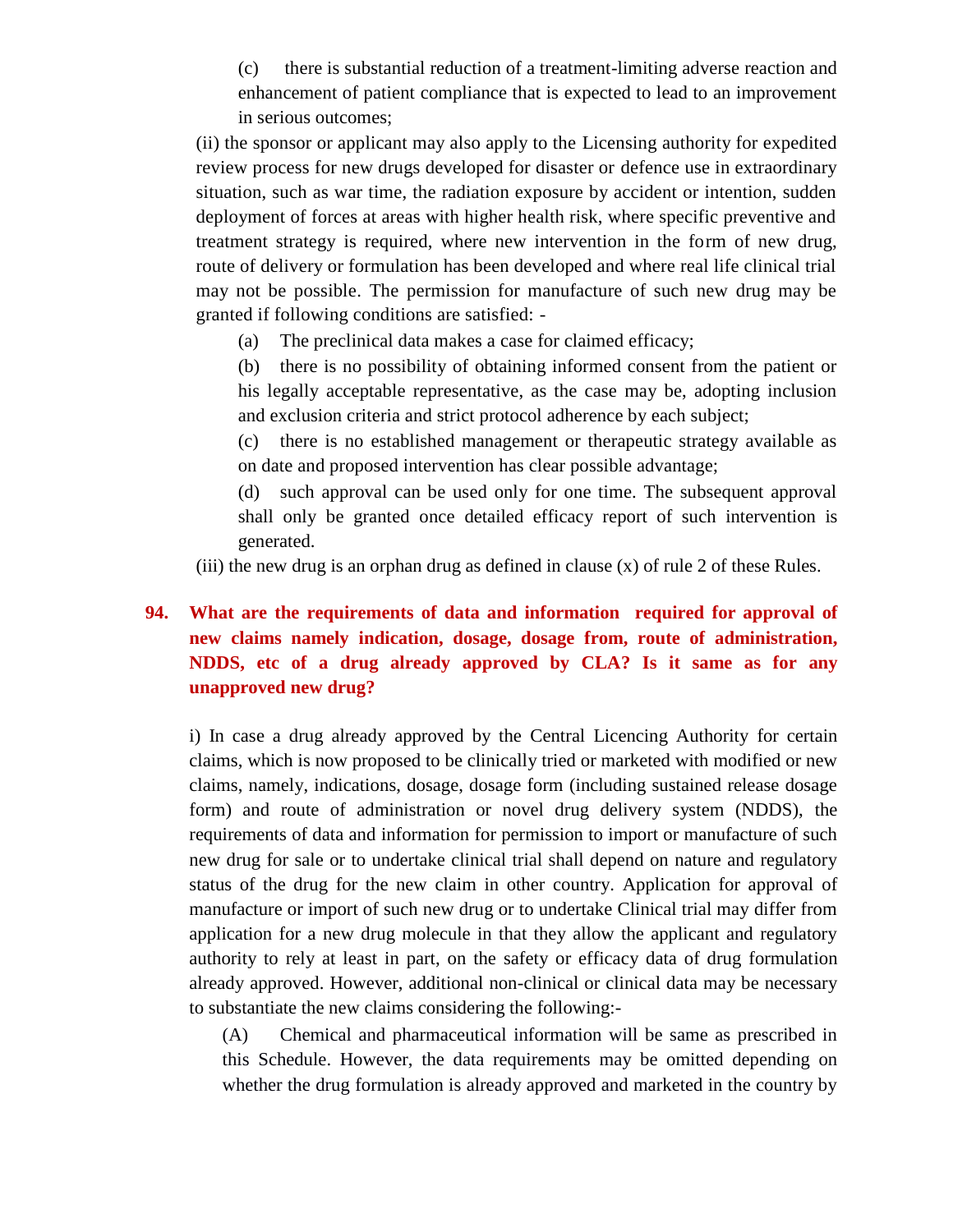the applicant in the same dosage form for certain indication. If it is approved and marketed, no further chemical and pharmaceutical data is required to be submitted.

(B) The animal pharmacological and toxicological data and clinical data needed in such cases will usually be determined on case-by-case basis depending on the type of new claims being made by the applicant as well as the mechanism of action, patho-physiology of the disease or condition, safety and efficacy profile in the respective conditions or population and clinical data already generated with the drug in the approved claim. The requirements may be abbreviated or relaxed or omitted as considered appropriate by the Central Licencing Authority under following conditions:

(a) the drug is already approved and marketed in other country for the proposed new claim;

(b) clinical data supporting the benefit-risk ratio in favour of the drug in the proposed new claim is available;

(c) the clinical trial doesn't involve a route of administration, dose, patient population that significantly increases the risk associated with the use of the drug.

(ii) In case of an application for permission to undertake clinical trial of a new drug formulation, which is already approved in the country, no chemical and pharmaceutical data and non-clinical and clinical data is required to be submitted provided the clinical trial is proposed to be conducted with a new drug manufactured or imported by a firm under necessary new drug permission or import registration and license, as the case may be granted by the Central Licencing Authority.

# **95. How can a new drug not approved in the country be imported by Government hospital and government Medical institutions for treatment of their patients?**

A medical officer of a Government hospital or a Government medical institution, may import new drug, which has not been permitted in the country under Chapter X of these rules, but approved for marketing in the country of origin for treatment of a patient suffering from life threatening disease or disease causing serious permanent disability or disease requiring therapies for unmet medical needs, by making an application duly certified by the Medical Superintendent of the Government hospital or Head of the Government medical institution, as the case may be, to the Central Licencing Authority in Form CT-24.

The application shall be accompanied by such other particulars and documents as are specified in Form CT-24 along with fee as specified in the Sixth Schedule.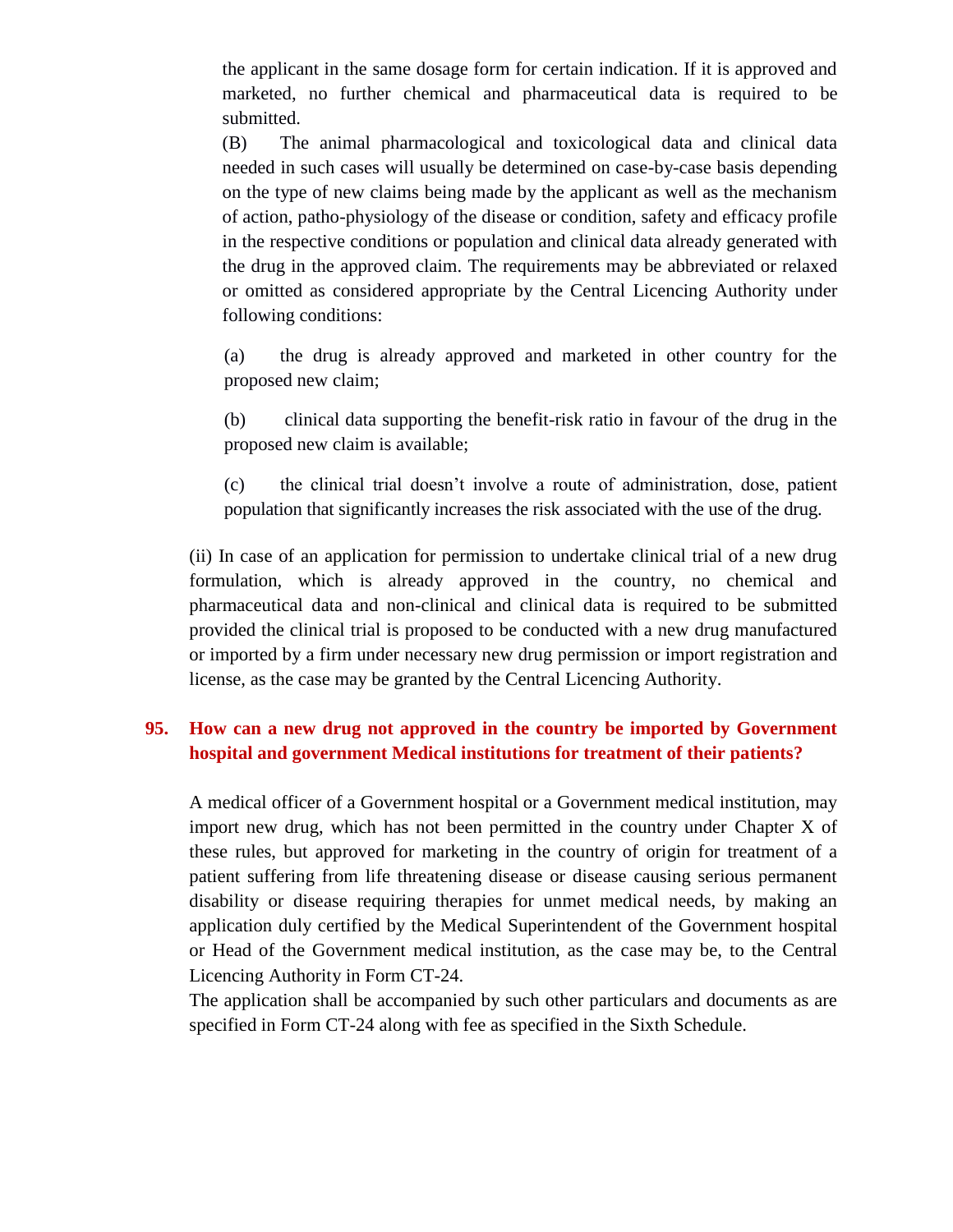## **96. Is there any provision for import of a new drug not approved in the country of export, even for treatment of patients by Govt. autonomous hospitals?**

No. The new drug must be approved for marketing in the country of origin for import by Govt/autonomous hospitals treatment of a patient suffering from life threatening disease or disease causing serious permanent disability or disease requiring therapies for unmet medical needs, by making an application duly certified by the Medical Superintendent of the Government Hospital or Head of the Government medical institution, as the case may be, to the Central Licencing Authority in Form CT-24 and the license in this regard will be issued by CLA in Form CT 25.

#### **97. Is there any provision for manufacture of a new drug not approved in the country even for treatment of patients by Govt./ autonomous hospitals?**

There are provisions (Rules 91 -96 of the New Drugs and Clinical Trials Rules, 2019) for manufacture of a new drug not approved in the country but under clinical trial for treatment of patients by Govt. / autonomous hospitals/Govt. medical institutions**.**

## **98. How much quantity of unapproved new drug can be imported in Form CT-25 by the Govt./ Autonomous Hospitals/institutions?**

The quantity of any single drug imported on the basis of license shall not exceed one hundred average dosages per patient but in exceptional circumstances the CLA may allow to import of unapproved new drugs in larger quantities depending on the condition and requirement of such patient.

#### **99. What is the validity period of Form CT-25?**

The license shall remain valid for a period of 3 years from the date of its issue.

#### **100. Who will maintain the stock & record of the drug obtained in Form CT-25?**

The registered pharmacist of the hospital/institution shall maintain a record with due countersigned by the Medical Superintendent. The Government Hospital shall submit half yearly report about the status and stock of unapproved new drugs imported, utilized and destroyed.

#### **101. What should I do, if the shelf life of the drug obtained in Form CT-25 expires?**

If the drug is left over or remains unused or gets damaged or its specified shelf life has expired or has been found to be of sub-standard quality, the same shall be destroyed and action taken shall be recorded by registered pharmacist.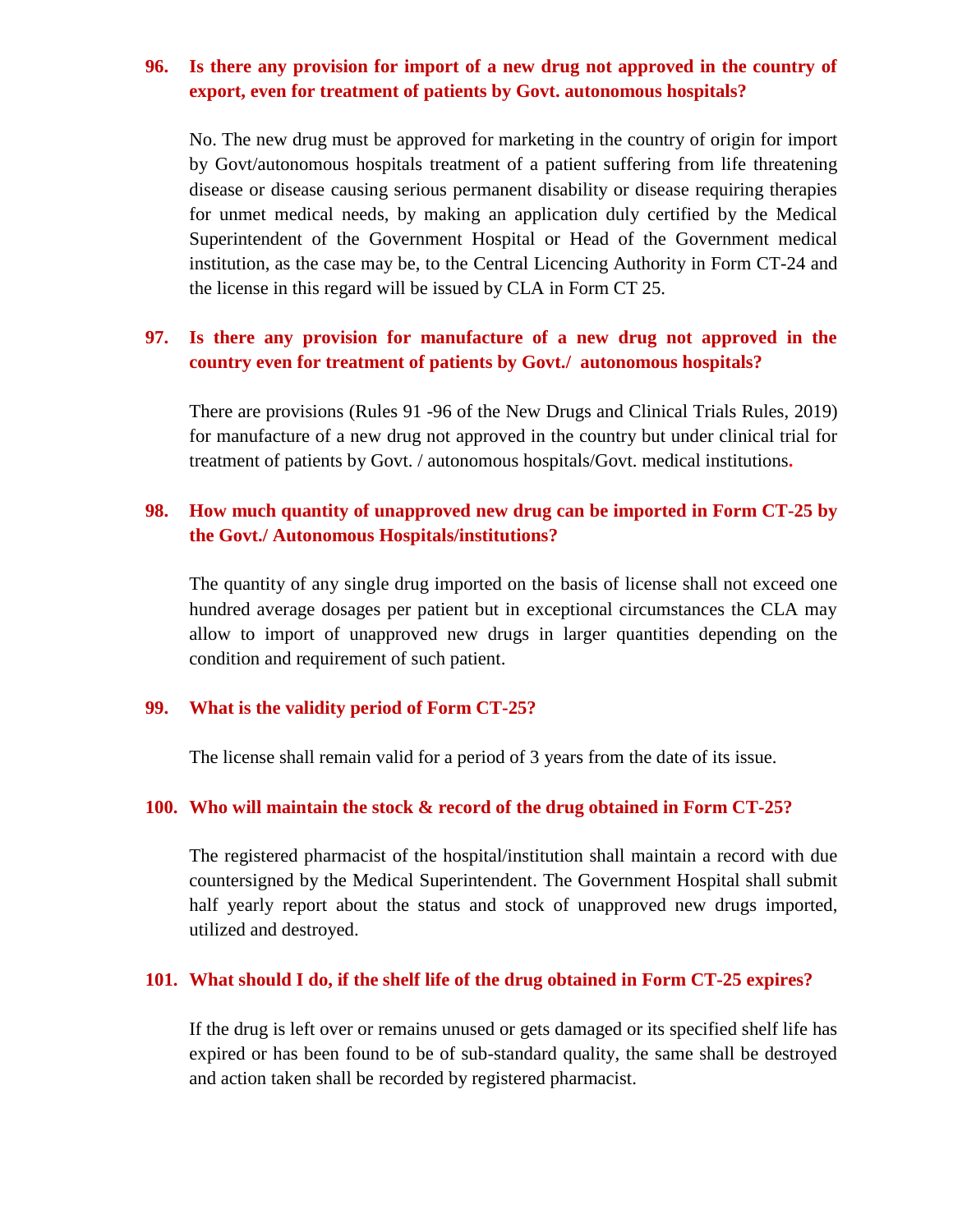## **102. What is the procedure to apply in Form CT-26 for permission to manufacture an unapproved new drug?**

If any manufacturer intends to manufacture an unapproved new drug, he shall obtain the consent in writing from the patient to whom the drug has been prescribed or his legal heirs and make an application to the ethics committee of the Government hospital for recommendation to manufacture the drug. After obtaining the recommendation the manufacturer shall make an application in Form CT-26. The application should be accompanied by consent in writing from the patient or his legal heirs along with the fee as specified in the Sixth Schedule.

#### **103. What is the timeline for disposal of application in Form CT-26?**

After evaluating the application in Form CT-26 and other documents, if satisfied, that the requirements of these rules have been complied with, the CLA may grant permission to manufacture unapproved new drug but under clinical trial for the treatment of patient of serious or life threatening disease in Form CT-27and the permission may be granted within a period of 90 working days from the date of application.

#### **104. How much quantity of a new drug can be imported in Form CT-27?**

The quantity of any single drug imported on the basis of permission shall not exceed one hundred average dosages per patient but in exceptional circumstances the CLA may allow tomanufacture unapproved new drugs in larger on the basis of prescription and recommendation of ethics committee.

#### **105. What is the validity period of Form CT-27?**

The permission shall remain valid for a period of 1 year from the date it has been issue.

#### **106. Who will maintain the stock & record of the drug obtained in Form CT-27?**

The registered pharmacist shall maintain a record with due countersigned by the Medical Superintendent.

#### **107. What to do, if the new drug obtained/manufactured in Form CT-27 expires?**

If the drug is left over or remain unused or get damaged or its specified shelf life has expired or has been found to be of sub-standard quality, the same shall be destroyed and action taken shall be recorded by manufacturer.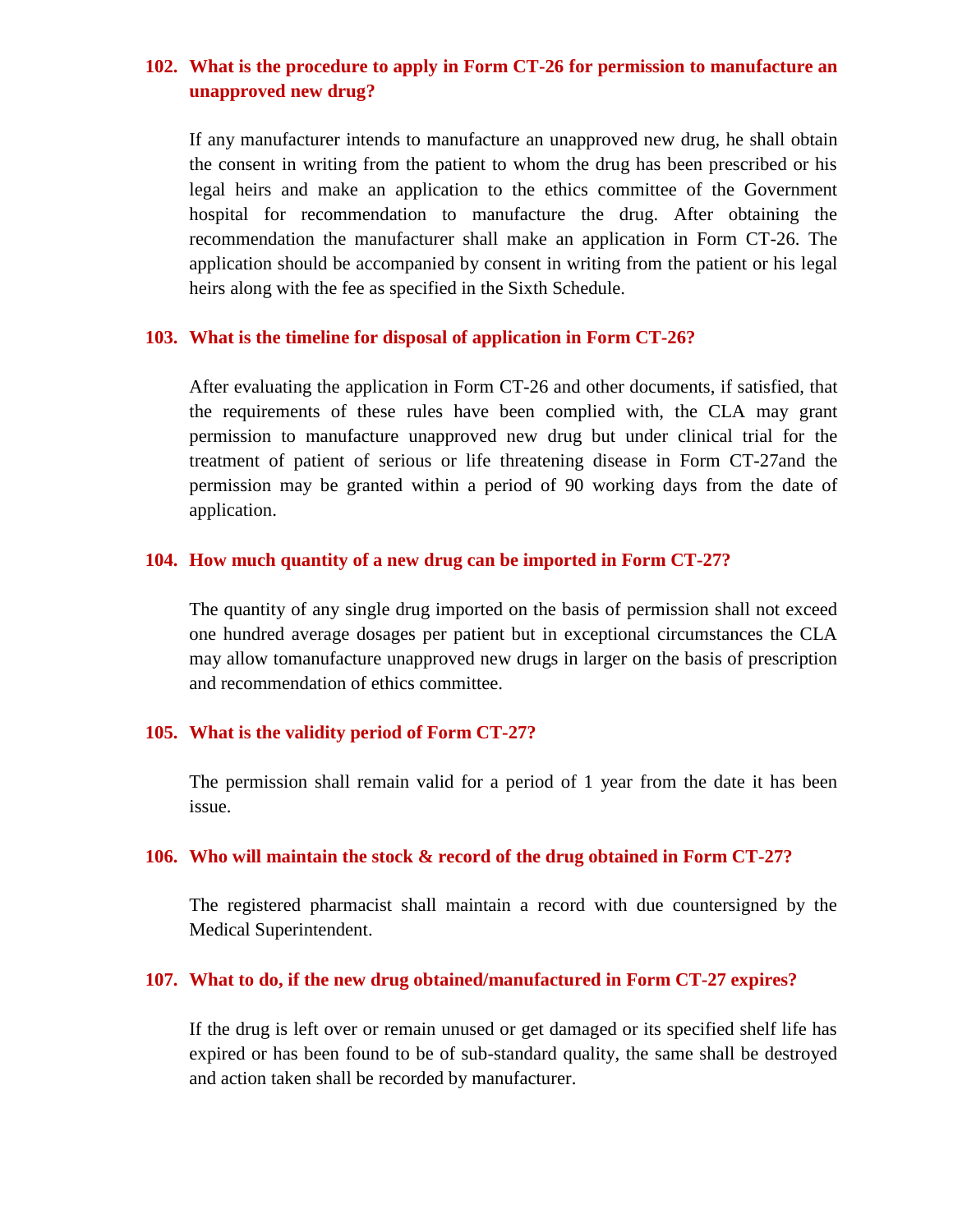#### **108. How to obtain license for manufacture of a new the drug under Form CT-27?**

After obtaining permission the person intending to manufacture an unapproved new drug shall make an application for grant of license to manufacture the new drug under the provisions of the Act and the Drugs and Cosmetics Rules, 1945, and the application shall be accompanied by Form CT-27.

#### **109. Whether the provision of pre-submission meeting is available with CDSCO?**

Yes.

#### 110. **Who should request for pre-submission meeting with CDSCO?**

Any person who intends to make an application for grant of license or permission for import or manufacture of new drugs or to conduct clinical trial may request by making an application in writing.

#### **111. What are the particulars to be submitted for pre-submission meeting?**

This will depend on the kind of guidance required by the applicant. The applicant should submit the relevant particulars and documents referred in the Second Schedule, as available with the applicant, to support his proposal along with fee as specified in the Sixth Schedule.

#### **112. Whether the provision of post-submission meeting is available with CDSCO?**

Yes.

#### 113. **Who should request post-submission meeting with CDSCO?**

The applicant desires to seek clarification in person in respect of pending applicationmay make an application for a post-submission meeting with the officer designated by CLA within a period of 15 days from the date the query was received for seeking guidance with regards to the queries concerning pending application.

#### **114. How to schedule a post-submission meeting with CDSCO?**

The applicant should clearly state the points on which clarification is required and the designated officer shall inform the time and date scheduled for post submission meeting. The application for post-submission meeting shall be accompanied with the fee as specified in the Sixth Schedule.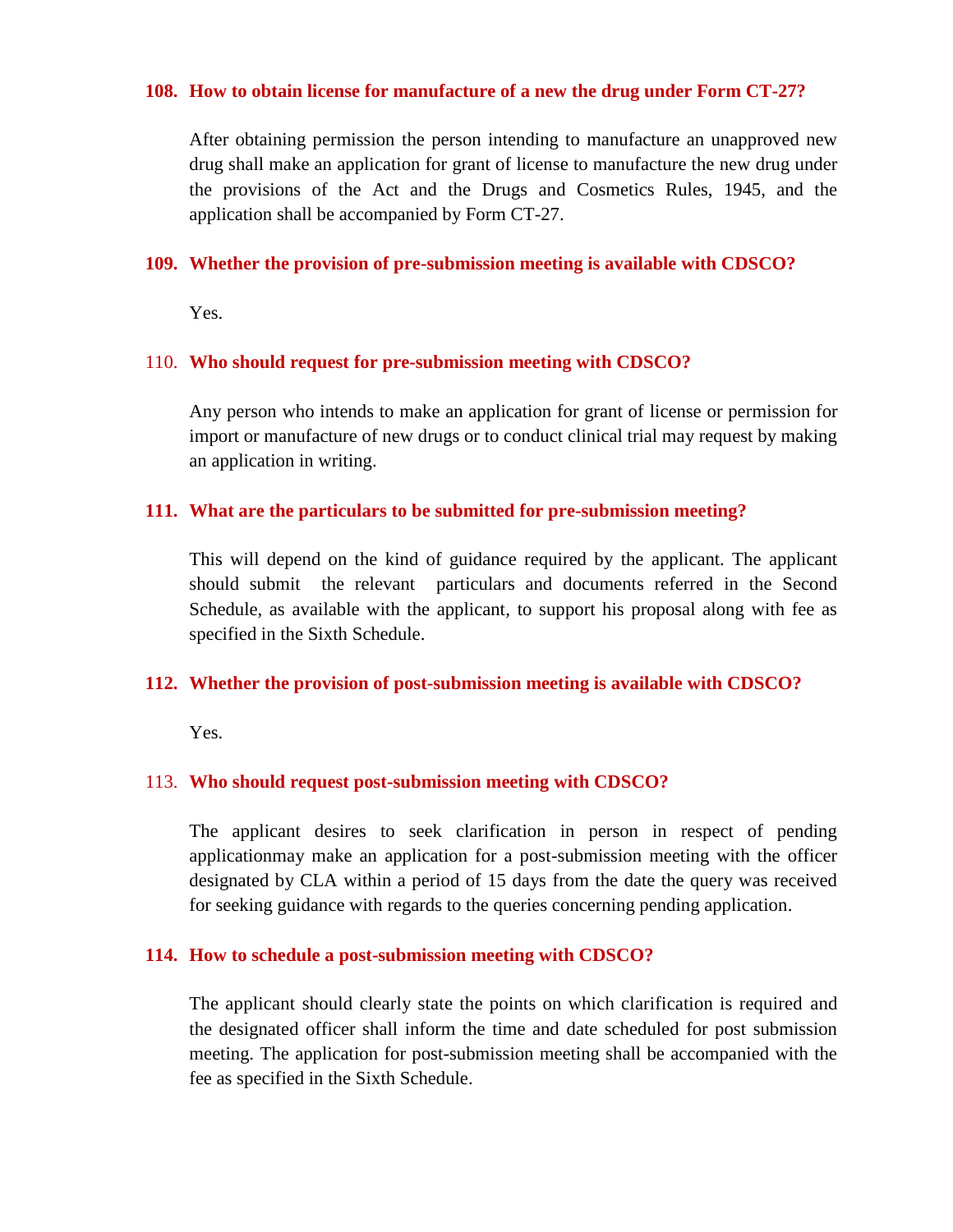## **115. Whether all rules regulations applicable for clinical trial are applicable for Phase IV clinical trial?**

**Yes**

# 116. **What is a post marketing surveillance study or observational or noninterventional study for active surveillance?**

Such studies are conducted with a new drug under approved conditions of its use under a protocol approved by Central Licencing Authority with scientific objective. Inclusion or exclusion of subject are decided as per the recommended use as per prescribing information or approved package insert.

In such studies the study drugs are the part of treatment of patient in the wisdom of the prescriber included in the protocol. The regulatory provisions and guidelines applicable for clinical trial of a new drug are not applicable in such cases as drugs are already approved for marketing.

# **117. What are the toxicity study data required to be submitted for conduct of CT of new drug or investigational new drug?**

#### *For Phase I Clinical Trials:*

*Systemic Toxicity studies:-*

- (I) Single dose toxicitystudies
- (II) Dose Ranging Studies

(III)Repeat-dose systemic toxicity studies of appropriate duration to support the duration of proposed humanexposure.

#### *Male fertility study:*

In-vitro genotoxicity tests, –

Relevant local toxicity studies with proposed route of clinical application (durationdepending on proposed length of clinical exposure).

Allergenicity or Hypersensitivity tests (when there is a cause for concern or forparenteral drugs, including dermal application).

Photo-allergy or dermal photo-toxicity test (if the drug or a metabolite is related to anagent causing photosensitivity or the nature of action suggests such a potential).

#### *For Phase II Clinical Trials:*

Provide a summary of all the non-clinical safety data (listed above) already submittedwhile obtaining the permissions for Phase I trial, with appropriate references.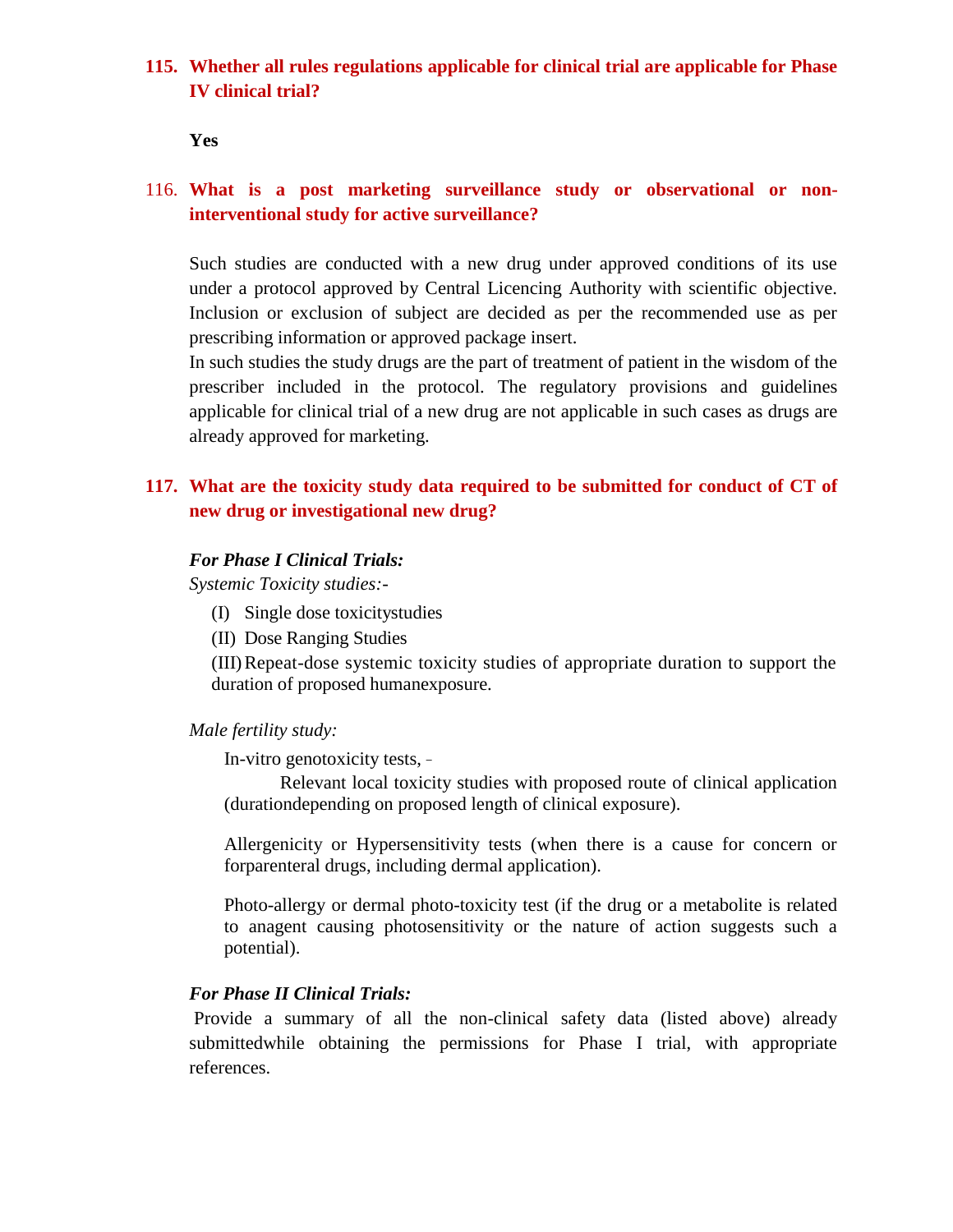In case of an application for directly starting a Phase II trial - complete details of thenonclinical safety data needed for obtaining the permission for Phase I trial, as per the listprovided above must be submitted.

Repeat-dose systemic toxicity studies of appropriate duration to support the duration ofproposed human exposure.

In-vivo genotoxicity tests.

Segment II reproductive or developmental toxicity study (if female patients of child bearing age are going to be involved).

## *For Phase III Clinical Trials:*

Provide a summary of all the non-clinical safety data (listed above) already submittedwhile obtaining the permissions for Phase I and II trials, with appropriate references. In caseofan application for directly initiating a Phase III trial - complete details of the non-clinical safetydata needed for obtaining the permissions for Phase I and II trials, as per the list provided abovemust be provided.

Repeat-dose systemic toxicity studies of appropriate duration to support the duration ofproposed human exposure.

# *Reproductive or developmental toxicity studies*

Segment I (if female patients of child bearing age are going to be involved), and Segment III (for drugs to be given to pregnant or nursing mothers or where there are indications ofpossible adverse effects on foetal development).

Carcinogenicity studies (when there is a cause for concern or when the drug is to be usedfor more than 6 months).

## *For Phase IV Clinical Trials:*

Provide a summary of all the non-clinical safety data (listed above) already submitted while obtaining the permissions for Phase I, II and III trials, with appropriate references.

In case an application is made for initiating the Phase IV trial, complete details of the non-clinical safety data needed for obtaining the permissions for Phase I, II and III trials, as per the list provided above must be submitted.

Application of Good Laboratory Practices (GLP) –

The animal studies be conducted in an accredited laboratory. Where the safety pharmacology studies are part of toxicology studies, these studies should also be conducted in an accredited laboratory